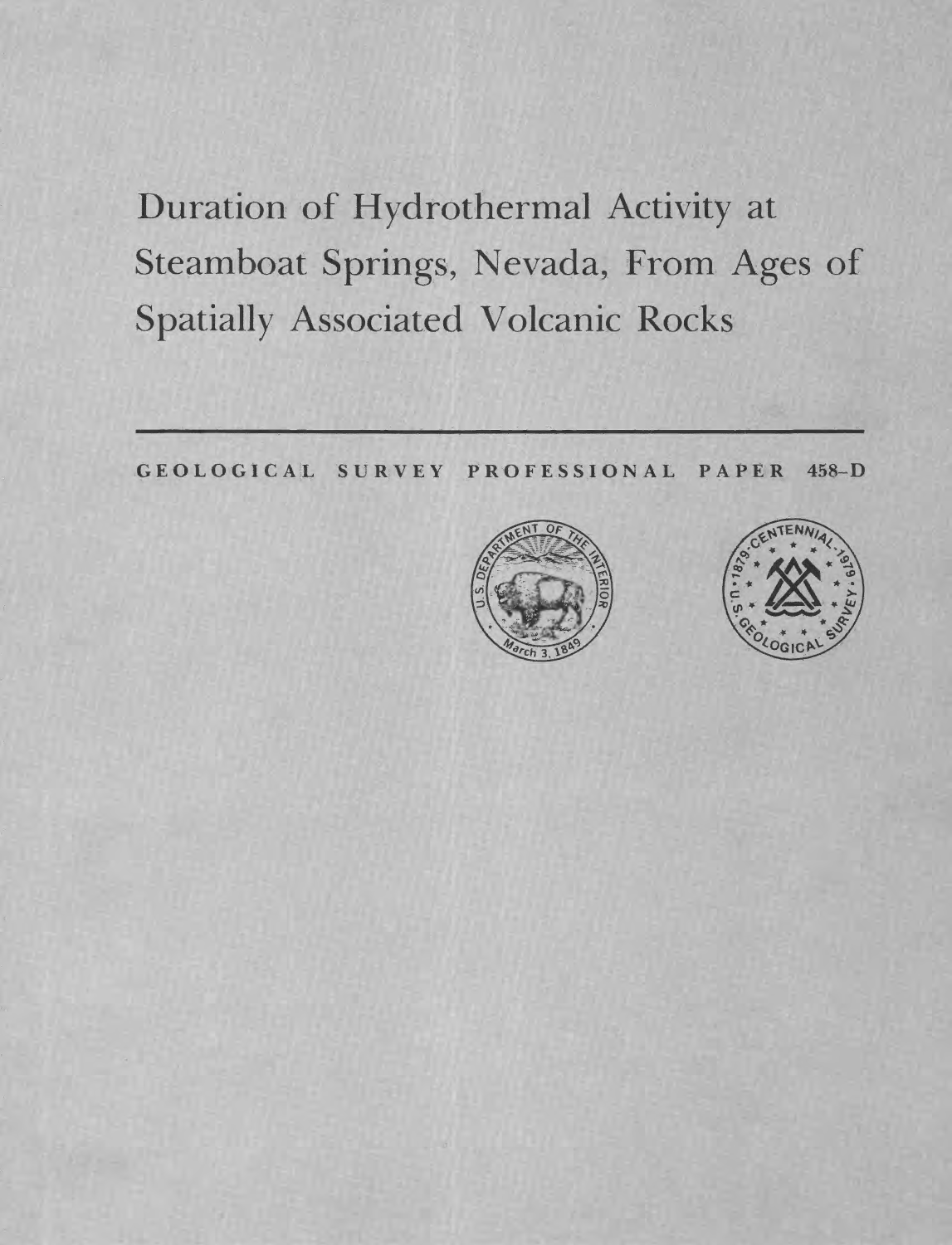# Duration of Hydrothermal Activity at Steamboat Springs, Nevada, From Ages of Spatially Associated Volcanic Rocks

*By* M. L. SILBERMAN, D. E. WHITE, T. E. C. KEITH, *and* R. D. DOCKTER

GEOLOGY AND GEOCHEMISTRY OF THE STEAMBOAT SPRINGS AREA, NEVADA

GEOLOGICAL SURVEY PROFESSIONAL PAPER 458-D



UNITED STATES GOVERNMENT PRINTING OFFICE, WASHINGTON : 1979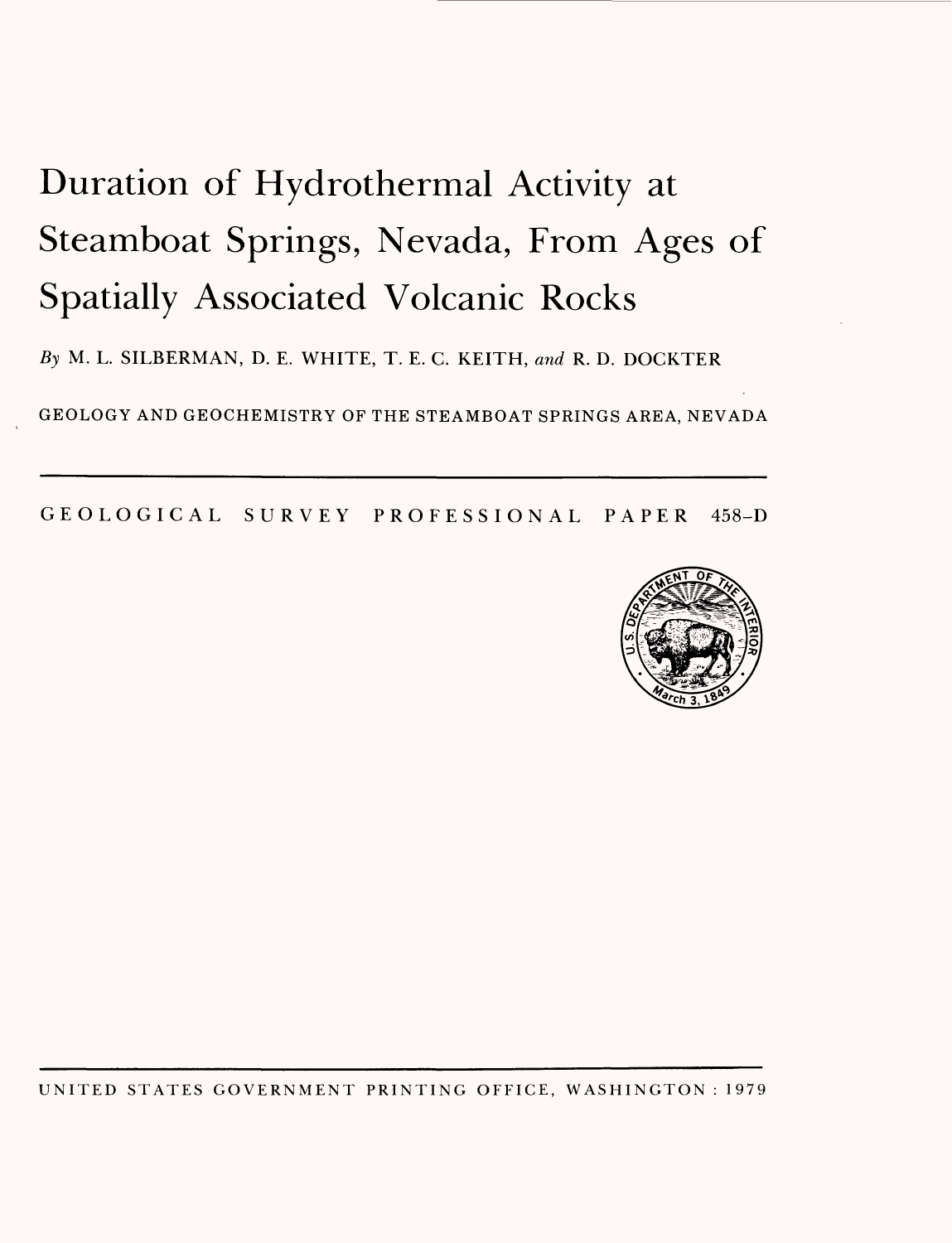## **UNITED STATES DEPARTMENT OF THE INTERIOR**

**CECIL D. ANDRUS,** *Secretary*

#### **GEOLOGICAL SURVEY**

 $\overline{\phantom{a}}$ 

**H. William Menard,** *Director*

Library of Congress Cataloging in Publication Data

Main entry under title:

Duration of hydrothermal activity at Steamboat Springs, Nevada, from ages of spatially associated volcanic rocks.

(Geology and geochemistry of the Steamboat Springs area, Nevada) (United States. Geological Survey. Professional paper ; 45 8-D) Bibliography: p. D13-D14.

1. Geothermal resources-Nevada-Steamboat Springs. 2. Geology-Nevada-Steamboat Springs. 3. Potassium-argon dating. I. Silberman, Miles L. II. Series. **III.** Series: United States. Geological Survey. Professional paper ; 45 8-D. QE75.P9 no. 458-D [GB1199.7.N3] 557.3'08s [553] 79-16870

For sale by the Superintendent of Documents, U.S. Government Printing **Office** Washington, D.C. 20402

Stock Number 024-001-03215-5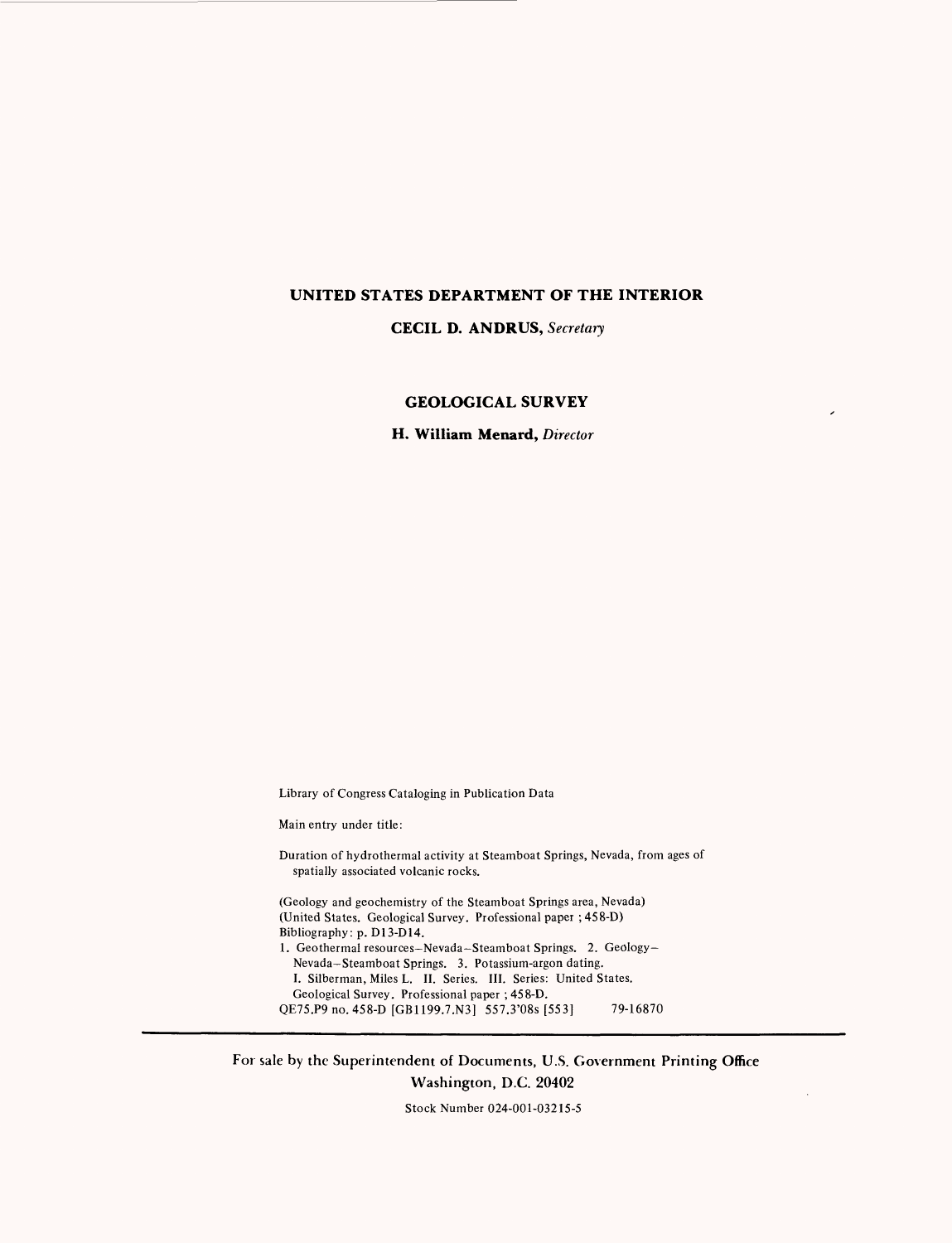# **CONTENTS**

 $\overline{\phantom{a}}$ 

 $\overline{ }$ 

 $\sim$ 

|                                                           | Page |                                                                  | Page |
|-----------------------------------------------------------|------|------------------------------------------------------------------|------|
|                                                           |      | Potassium-argon ages—Continued                                   |      |
|                                                           |      |                                                                  | D8   |
|                                                           |      |                                                                  |      |
| Geology of the area near Steamboat Springs                | 3    |                                                                  |      |
| Structural control of hot-spring activity _______________ | 3    | Implications of the age of the Steamboat Springs thermal         |      |
|                                                           | 5    |                                                                  |      |
| Ore minerals, trace-metals, and isotopic compositions     | 5    | Steamboat Springs as related to other thermal systems and        |      |
| Geologic limits on the time span of hydrothermal activity | 6    |                                                                  |      |
|                                                           | 7    | Methods of sample preparation <b>contained</b> in the same of 12 |      |
|                                                           | 7    |                                                                  |      |
| Basaltic andesite $\frac{1}{2}$                           | 8    |                                                                  |      |

# ILLUSTRATIONS  $\frac{1}{1-\frac{1}{1-\frac{1}{1-\frac{1}{1-\frac{1}{1-\frac{1}{1-\frac{1}{1-\frac{1}{1-\frac{1}{1-\frac{1}{1-\frac{1}{1-\frac{1}{1-\frac{1}{1-\frac{1}{1-\frac{1}{1-\frac{1}{1-\frac{1}{1-\frac{1}{1-\frac{1}{1-\frac{1}{1-\frac{1}{1-\frac{1}{1-\frac{1}{1-\frac{1}{1-\frac{1}{1-\frac{1}{1-\frac{1}{1-\frac{1}{1-\frac{1}{1-\frac{1}{1-\frac{1}{1-\frac{1}{1-\frac{1}{1-\frac{1}{1-\frac{1}{1-\frac{1}{1-\frac{1$

|  |                                                                                                                | Page |
|--|----------------------------------------------------------------------------------------------------------------|------|
|  | FIGURE 1. Generalized geologic map of Storey and southern Washoe Counties, Nevada [10] [10] [10] [10] [10] [10 |      |
|  |                                                                                                                |      |
|  |                                                                                                                |      |

# TABLES  $\frac{1}{2}$

 $\overline{\phantom{0}}$ 

|  |                                                                                                                       | Page |
|--|-----------------------------------------------------------------------------------------------------------------------|------|
|  | TABLE 1. Analytical data and radiometric ages for volcanic rocks from the Steamboat Springs region encontenance of D1 |      |
|  | 2. Timespans of geothermal and ore-forming epithermal systems encounter-continuous-continuous-continuous-contr        |      |

 $\mathcal{L}^{\text{max}}_{\text{max}}$ 

 $\sim 30$  km s  $^{-1}$ 

 $\sim$ 

 $\sim 200$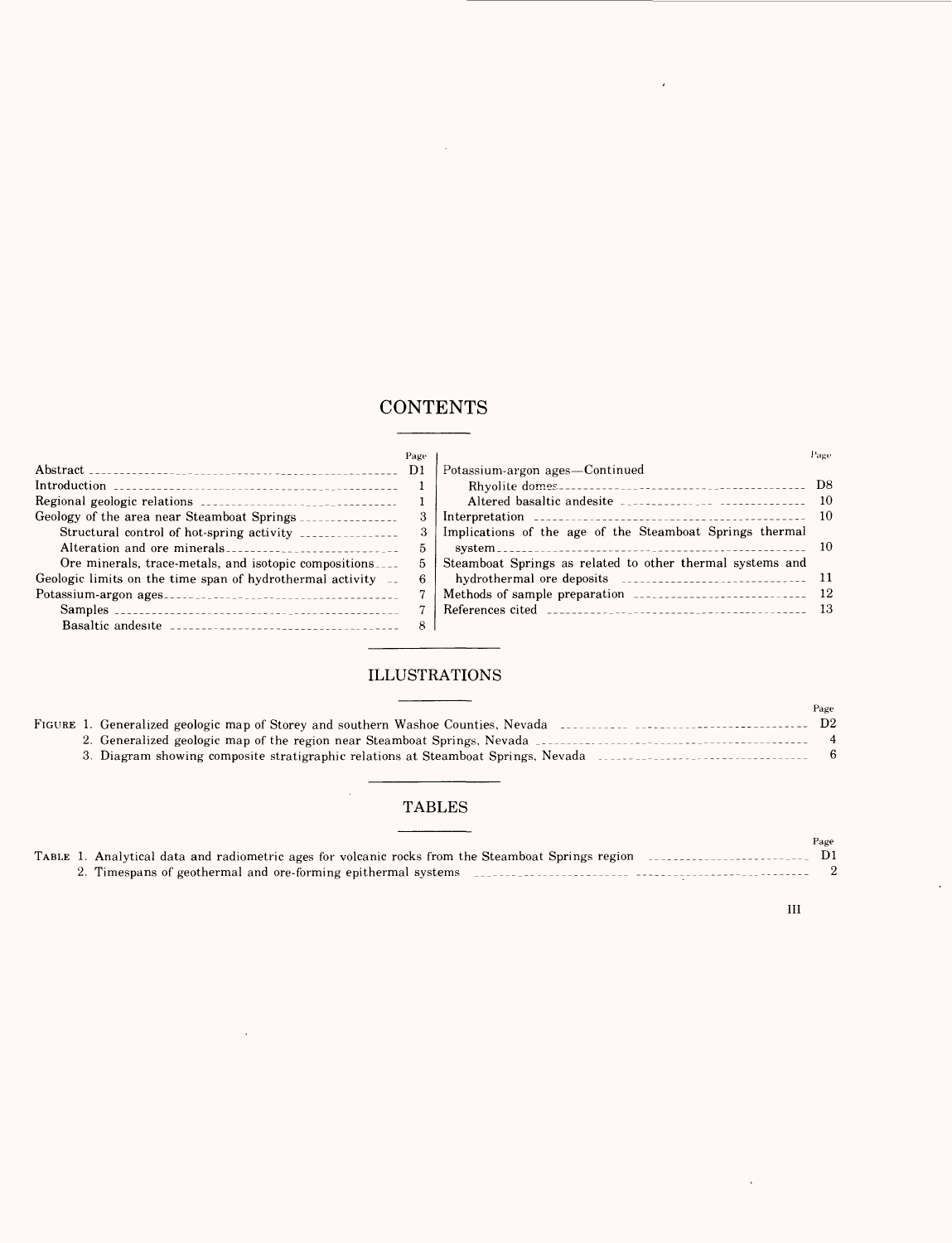$\label{eq:2.1} \frac{1}{\sqrt{2}}\int_{\mathbb{R}^3}\frac{1}{\sqrt{2}}\left(\frac{1}{\sqrt{2}}\right)^2\frac{1}{\sqrt{2}}\left(\frac{1}{\sqrt{2}}\right)^2\frac{1}{\sqrt{2}}\left(\frac{1}{\sqrt{2}}\right)^2.$  $\mathcal{L}^{\text{max}}_{\text{max}}$  and  $\mathcal{L}^{\text{max}}_{\text{max}}$  $\label{eq:2.1} \frac{1}{\sqrt{2}}\int_{0}^{\infty}\frac{1}{\sqrt{2\pi}}\left(\frac{1}{\sqrt{2\pi}}\right)^{2}d\mu\left(\frac{1}{\sqrt{2\pi}}\right)\frac{d\mu}{d\mu}d\mu\left(\frac{1}{\sqrt{2\pi}}\right).$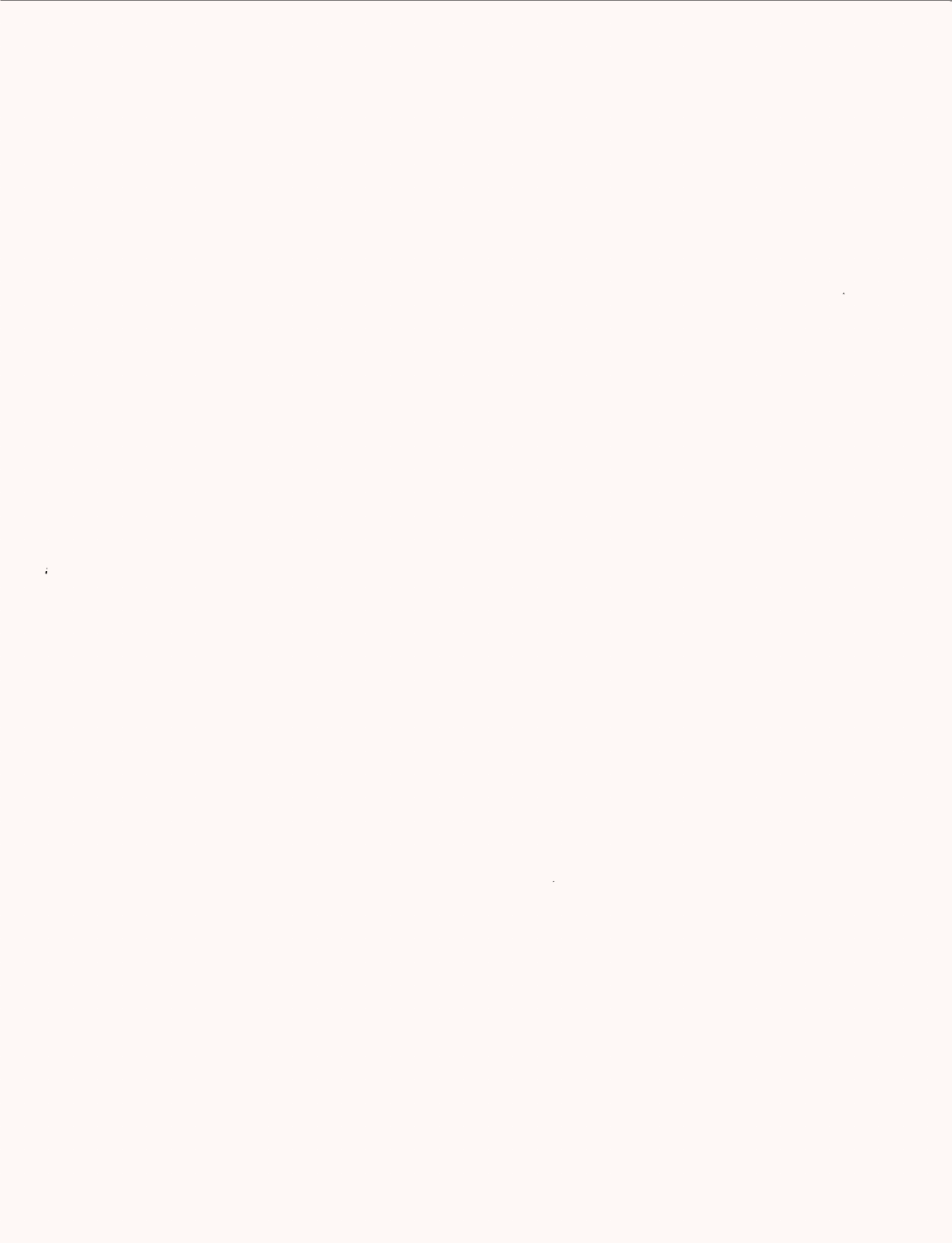# **DURATION OF HYDROTHERMAL ACTIVITY AT STEAMBOAT SPRINGS, NEVADA, FROM AGES OF SPATIALLY ASSOCIATED VOLCANIC ROCKS**

By M. L. SILBERMAN, D. E. WHITE, T. E. C. KEITH, and R. D. DOCKTER

#### ABSTRACT

Steamboat Springs is a presently active equivalent of epithermal gold-silver ore-forming systems. Hot-spring sinter deposits contain small amounts of gold, silver, mercury, antimony, and arsenic. Hot-spring activity probably started before extrusion of the basaltic andesite of Steamboat Springs. Old sinter from the Steamboat Springs system occurs in gravels above and below the basaltic andesite. Intense hydrothermal alteration, including almost complete replacement by hydrothermal potassium-feldspar, has affected the basaltic andesite. Three plagioclase separates of differing potassium content from fresh basaltic andesite yielded potassium-argon ages of 2.52-2.55 m.y. Basaltic andesite almost completely replaced by potassium-feldspar yielded an age of 1.1 m.y.

The thermal area lies approximately on a line connecting four rhyolite domes, the largest of which is 3 km southwest of the springs and the others are to the northeast. Several domes occupy vents from which tephra of pre- and post-basaltic andesite age was erupted, as indicated by pumice blocks up to 5 cm diameter in gravel underlying the andesite, and isolated pumice fragments lying on the andesite. The source of energy for the thermal convection system is probably a large rhyolitic magma chamber that supplied the pumice and from which the rhyolite domes were emplaced. Sanidine and obsidian from four of the rhyolite domes yielded potassium-argon ages of 1.15-1.52 m.y. and obsidian from one of the northeastern domes yielded apparent ages of 2.97 and 3.03 m.y.

The data indicate that hydrothermal activity has occurred at Steamboat Springs, possibly intermittently, for more than  $2\frac{1}{2}$  m.y. These data agree with other radiogenic age studies indicating 1 and 2-m.y. lifetimes for the hydrothermal systems that generate epithermal gold-silver deposits.

#### **INTRODUCTION**

The timespan and continuity of hydrothermal systems are important to establish for two reasons. First, the geothermal energy that may be recoverable from active systems has been related to the age of hotspring activity and its volcanic heat source, through Smith and Shaw's (1975) magmatic model. Second, a major group of active hydrothermal systems, closely associated with large rhyolitic systems, is similar in water composition, metal content, subsurface temper-

ature, and hydrothermal alteration to epithermal gold-silver-depositing systems (White, 1955, 1974). Because some active hydrothermal systems, including Steamboat Springs, seem to be the present-day equivalents of the ore-forming systems, they help to enhance our understanding of ore-forming processes. Few direct data on the limits of age, duration, and continuity of activity are yet available either for active hot-spring systems or for epithermal ore-forming systems of the past.

Our study provides much age data for a notable active hot-spring system. Steamboat Springs and the surrounding region have been thoroughly studied by geologic, geochemical, and hydrologic methods (Thompson and White, 1964; White and others, 1964; White, 1968). The hot-spring activity has occurred over a relatively long period of time. Uplift and erosion of the thermal area alternated with burial by volcanic rocks, alluvium, and hot-spring deposits, thus preserving much geologic evidence that permits reconstruction of its history. Potassium-argon ages, now available for many of the fresh and altered young volcanic rocks in and near the thermal area, permit precise estimates to be made for the total time span of hydrothermal activity. However, we do not yet know whether the activity has been continuous or intermittent through this timespan.

## **REGIONAL GEOLOGIC RELATIONS**

The Steamboat Springs area is located near the northeast end of Steamboat Hills, a small northeasttrending range that lies between the north-trending Carson Range on the west and the Virginia Range on the east (figs. 1 and 2). The springs are noted for transport and deposition of mercury, antimony, gold, silver, and other metals and gangue minerals (White and others, 1964).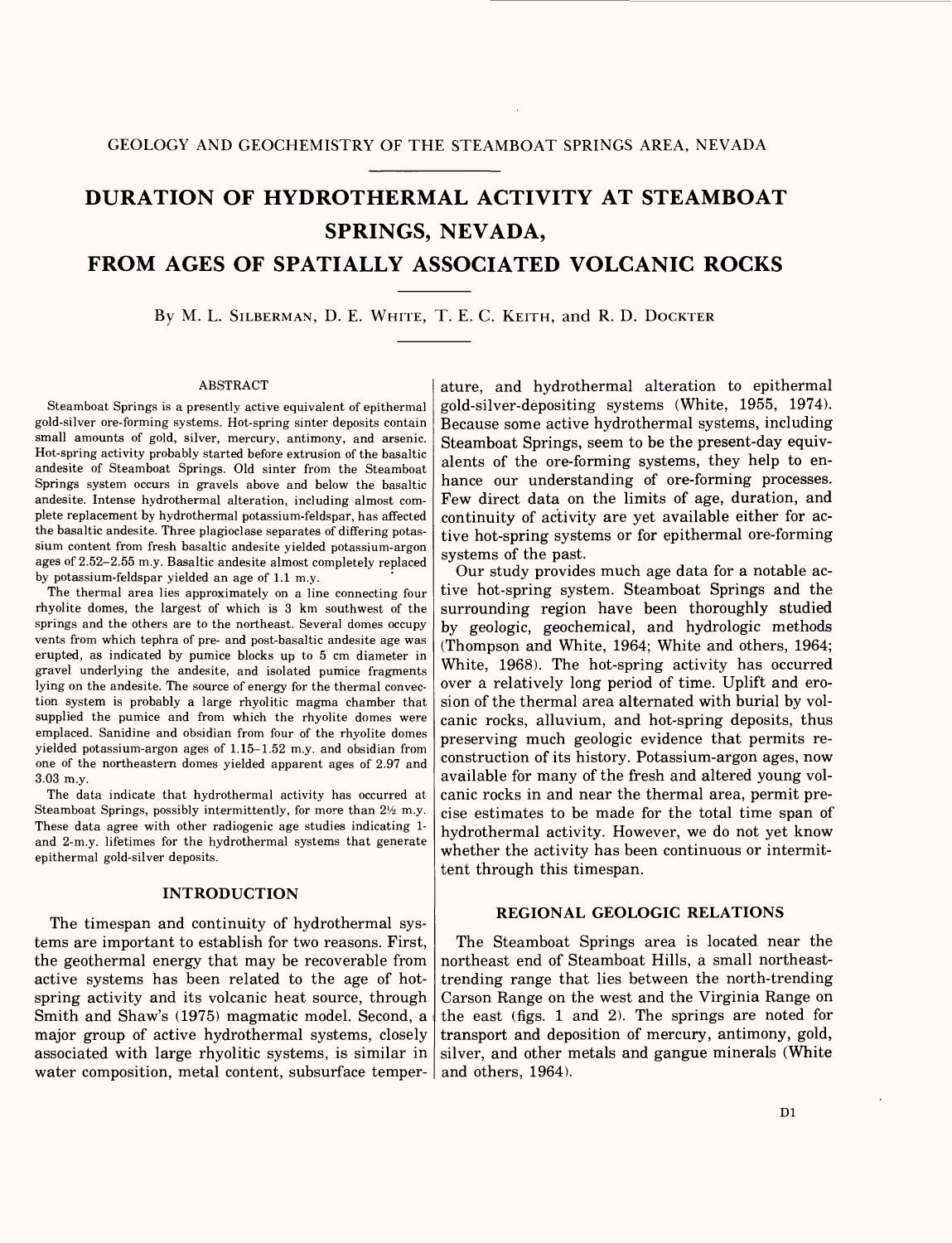

FIGURE 1. Generalized geologic map of Storey and southern Washoe Counties, Nevada. Geology modified from Bonham (1969).

In the region surrounding Steamboat Springs (fig. 2), pre-Tertiary Triassic (?) metamorphic rocks and Cretaceous granitic rocks that form the basement are overlain by a sequence of middle Tertiary to Pleistocene volcanic rocks that has been discussed in detail by Thompson and White (1964) and Bonham (1969).

Rock units considered in this report and generalized vicinity of Steamboat Springs are summarized here on figure 2 include the Alta and the Kate Peak Formations of Miocene age, the Lousetown formation, including local basaltic andesite of Steamboat Springs of Pliocene age, the Steamboat Hills Rhyolite of late Pliocene (?) and Pleistocene age, and alluvium of late Pliocene to Holocene age. The geologic relations in the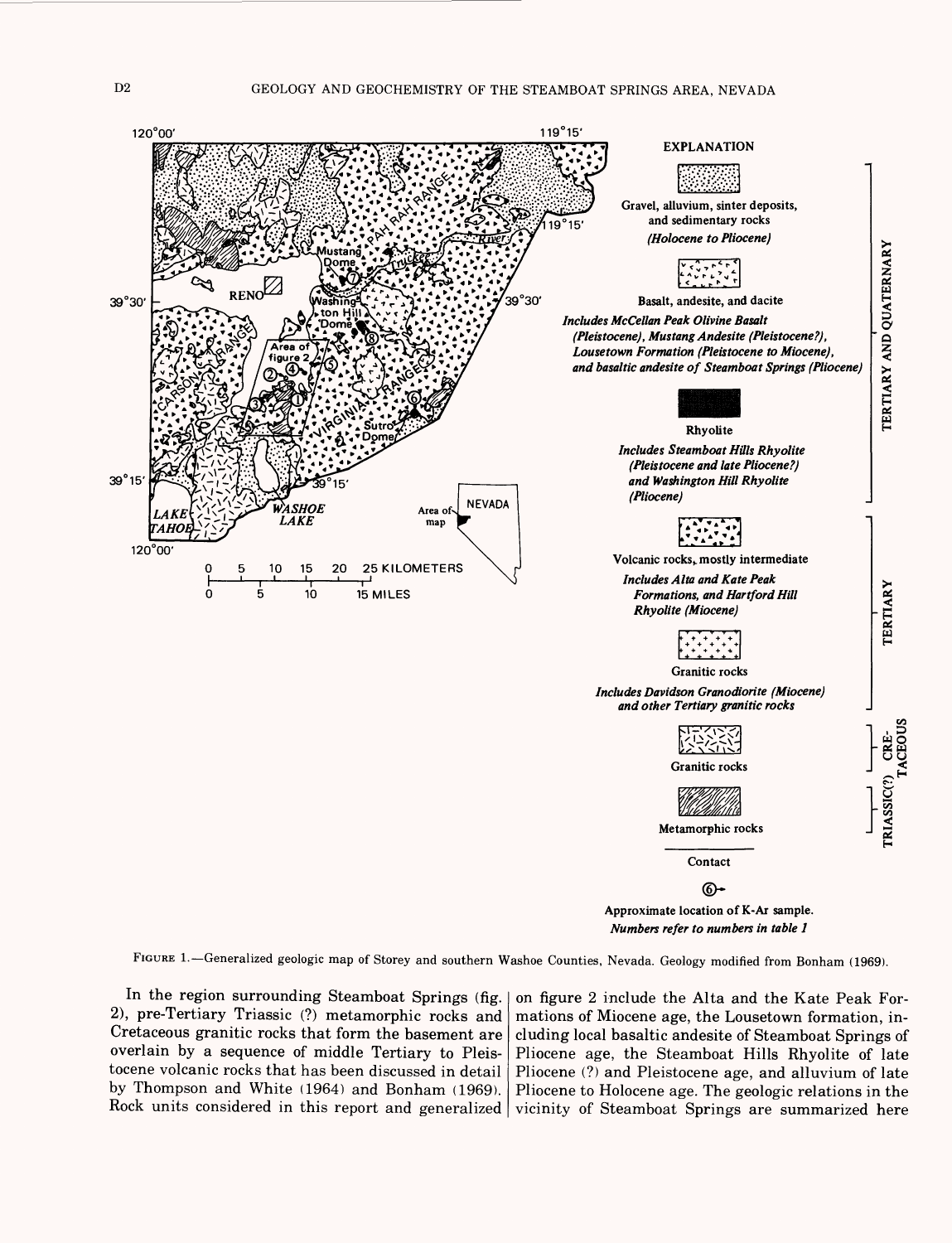from earlier papers in this series (Thompson and White, 1964; White and others, 1964). Ages of the volcanic rocks in the region are based on potassiumargon dates, largely summarized by Silberman and McKee (1972). Two rhyolite domes northeast of the area of figure 2 are Miocene in age, and one rhyolitic dome east of the area of figure 2 is correlated with the Steamboat Hills Rhyolite and is Pleistocene in age.

#### **GEOLOGY OF THE AREA NEAR STEAMBOAT SPRINGS**

Pre-Tertiary metamorphic and granitic rocks are exposed in and near the thermal area (fig. 2). Soda trachyte flows of the Alta Formation and andesite flows of the Kate Peak formation are the most widespread volcanic rocks near the thermal area. Dikes and extrusive tuff-breccia of the Kate Peak Formation occur at depth (as shown in drill core) beneath younger alluvium and sinter. A basaltic andesite flow of the Lousetown Formation up to 24 m thick, informally designated the Steamboat basaltic andesite by White, Thompson, and Sandberg (1964), and herein called basaltic andesite, caps much of the area to the west, southwest, and south of the hot spring sinter deposits (fig. 2). Four small pumiceous rhyolite domes lie on a line that extends from about 3 km southwest to 5 km northeast of the hot springs (Thompson and White, 1964, pis. 1, 2). A related rhyolite, perhaps a shallow intrusion, is suspected from structural evidence to underlie sinter deposits of Sinter Hill along the same linear trend (White and others, 1964, pi. 2, p. B51).

Rhyolitic pyroclastic material was ejected from several of the vents now occupied by domes of Steamboat Hills Rhyolite, shown on figure 2. Other rhyolitic domes occur in the region and are shown on fig. 1 and discussed by Thompson and White (1964). These include the Mustang dome and other smaller intrusions in the Pah-Rah Range north of the Truckee River canyon (loc. 7, fig. 1) and the Sutro and Washington Hill domes in the Virginia Range (Iocs. 6 and 8, fig. 1). These domes range in age from about 1.2 to 10.9 m.y., according to the radiometric data, indicating a long history of rhyolite magma generation in the region.

Alluvial deposits of pre-Lousetown and post-Lousetown age (pre-Lake Lahontan) are exposed near the springs. The pre-Lousetown alluvium lies on a pediment surface cut before eruption of the basaltic andesite, and is included with this andesite in figure 2. Chalcedonic and opaline hot-spring sinter deposits occur over large parts of the thermal area, particularly in its northern and eastern parts. At the borders of the sinter terraces, sinter is interbedded with alluvial deposits, and some sinter is still forming from the active springs.

Alteration has affected nearly all of the rock units exposed in the thermal area. Veins and veinlets of opal, chalcedonic quartz, quartz, and calcite cut the granitic and volcanic rocks and sediments, as shown in drill core. The opal and chalcedony veinlets are largely restricted to depths of less than 25 m. Veins up to  $2\frac{1}{2}$  m thick of interlayered quartz, chalcedony, and calcite are relatively common at greater depths below the hot spring terraces, with calcite being especially abundant at depths greater than 50 m.

Present spring discharge is localized along the Low and Main Terraces at altitudes below 1,530 m (4,670 ft) in the eastern part of the thermal area (fig. 2). The top of the convecting thermal water under the western part of the thermal area at altitudes ranging from 1,540 to 1,660 m (4,700 to 5,050 ft) is now from 15 to more than 35 m below the surface. Discharge at the surface in these western areas is now restricted to warm and hot vapors, but these western areas were formerly major loci of hot-water discharge and sinter deposition, related to higher ground-water levels in the past.

#### **STRUCTURAL CONTROL OF HOT-SPRING ACTIVITY**

Extensive normal faulting has occurred in and near the Steamboat Springs area (generalized in fig. 2). Most major fault movement occurred after Kate Peak volcanism and before cutting of the pre-Lousetown pediment (White and others, 1964). No displacement is demonstrably younger than the Lake Lahontan and Holocene sinter deposits and sediments (White and others, 1964), although some younger faulting seems likely because local earthquakes are frequent in the area (White and others, 1964, p. B53-B54). Fissures controlling the thermal activity may be maintained in part as open channels by periodic slight movement. However, no vertical displacement is evident on fissures in near-surface sinter. The fracture systems of the sinter terraces are clearly tectonic in origin, although chemical attack by sulfuric acid and disintegration adjacent to these fissures maintain them as open channels of varying width near the surface. The Steamboat Springs fault system, which bounds the eastern margin of Steamboat Hills and underlies the Low and Main Terraces (shown as faults, fig. 2) is a major fault system with displacements of at least 300 m, mostly older than the pre-Lousetown pediment gravels (White and others, 1964).

The thermal area lies along a line of Quaternary pumiceous rhyolite domes (fig. 2) that extend 3 km southwest of Steamboat Springs and 5 km to the northeast. Structural tilting away from the crest of Sinter Hill (loc. 2, fig. 2) suggests the presence of another rhyolite dome or shallow intrusion beneath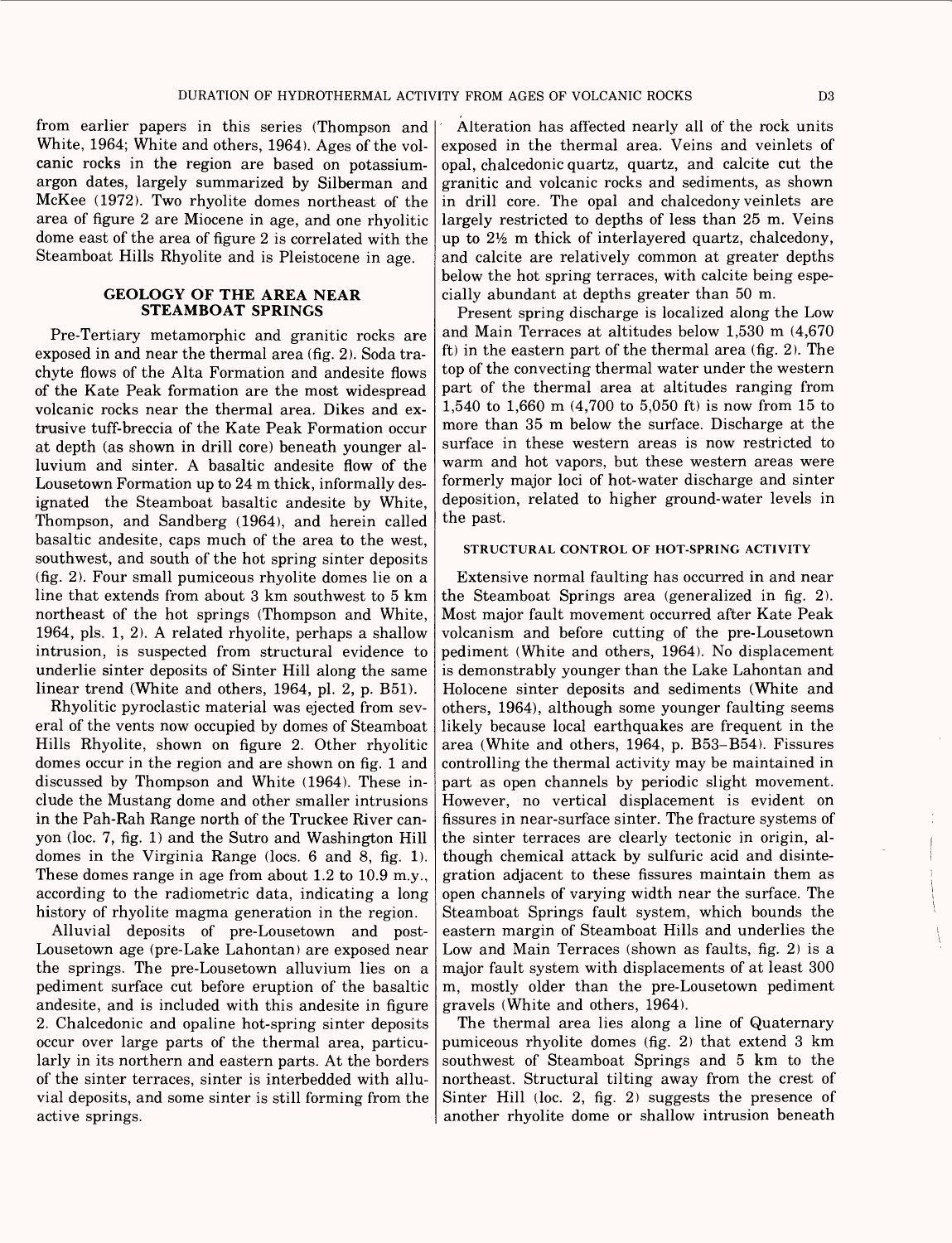

FIGURE 2.-Generalized geologic map of the region near Steamboat Springs, Nevada. Geology modified from Thompson and White (1964).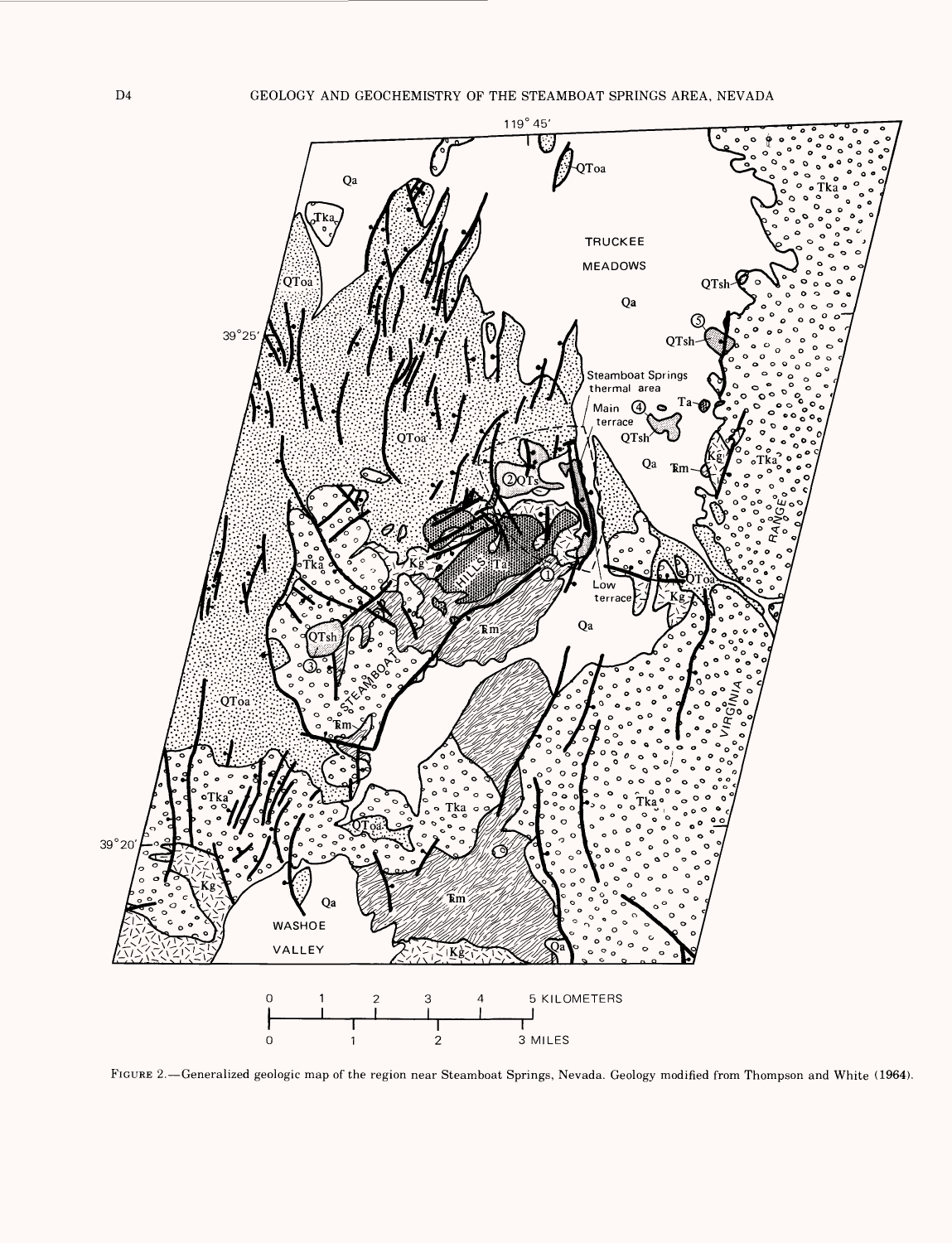**EXPLANATION**



this hill (White and others, 1964, pi. 2). The line of rhyolite domes also parallels a major set of faults in the Steamboat Hills (not shown on fig. 2; see White and others, 1964, pi. 1). The hills have a northeasttrending anticlinal form produced by a combination of warping and tilting of fault blocks (Thompson and

White, 1964). The alinement of domes and the trend of the hills probably have a common origin as parts of a major structural zone of weakness.

#### **ALTERATION AND ORE MINERALS**

Hydrothermal alteration has affected most of the igneous rocks and sediments in the thermal area. The characteristics of hydrothermal alteration of the Steamboat Springs system and the extent of nearsurface leaching are summarized by White, Thompson, and Sandberg (1964) and Schoen, White, and Hemley (1974). Acid sulfate alteration is generally dominant near the surface and above the water table where hydrogen sulfide rises and oxidizes to sulfuric acid, chemically attacking the rocks (Schoen and others, 1974). Where generation of acid has been abundant, the end result is replacement of the silicate minerals by opal or cristobalite, except for relict original quartz. Below the water table of an acid-leached area, the silicate minerals are generally replaced by alunite and kaolinite (Sigvaldason and White, 1962). Drill cores show that this advanced argillic alteration dies out with depth. In one drill hole in the Thermal area, kaolinite extends to -83 m. At greater depths in this hole and in other drill holes at shallower depths, albite and the clay minerals montmorillonite, illite, and chlorite dominate most alteration assemblages. Pyrite is usually disseminated in the altered rocks. Calcite and rarely manganiferous calcite occur as veins. Hydrothermal monoclinic potassium feldspar (adularia) is an abundant replacement of plagioclase in several drill holes but does not occur in veins. Adularized rocks change at greater depth to a more complex assemblages of illite, other clay minerals, adularia, calcite, chlorite, and pyrite. A sample of basaltic andesite that was almost completely replaced by adularia, quartz, and minor celadonite was dated in this study.

#### **ORE MINERALS, TRACE-METALS, AND ISOTOPIC COMPOSITIONS**

Sinter at Steamboat Springs generally contains detectable quantities of gold and silver, and as much as 10 ppm of gold and nearly 40 ppm of silver have been reported in siliceous muds deposited from the springs (Brannock and others, 1948). These muds also contain up to 0.02 percent mercury and 3.9 percent antimony. Fine-grained cinnabar is disseminated in old chalcedonic sinter of Sinter Hill, and elemental mercury has been identified in vapors from several drill holes and hot-spring vents. Stibnite has been deposited as heedlelike crystals in hot-spring pools, and in veinlets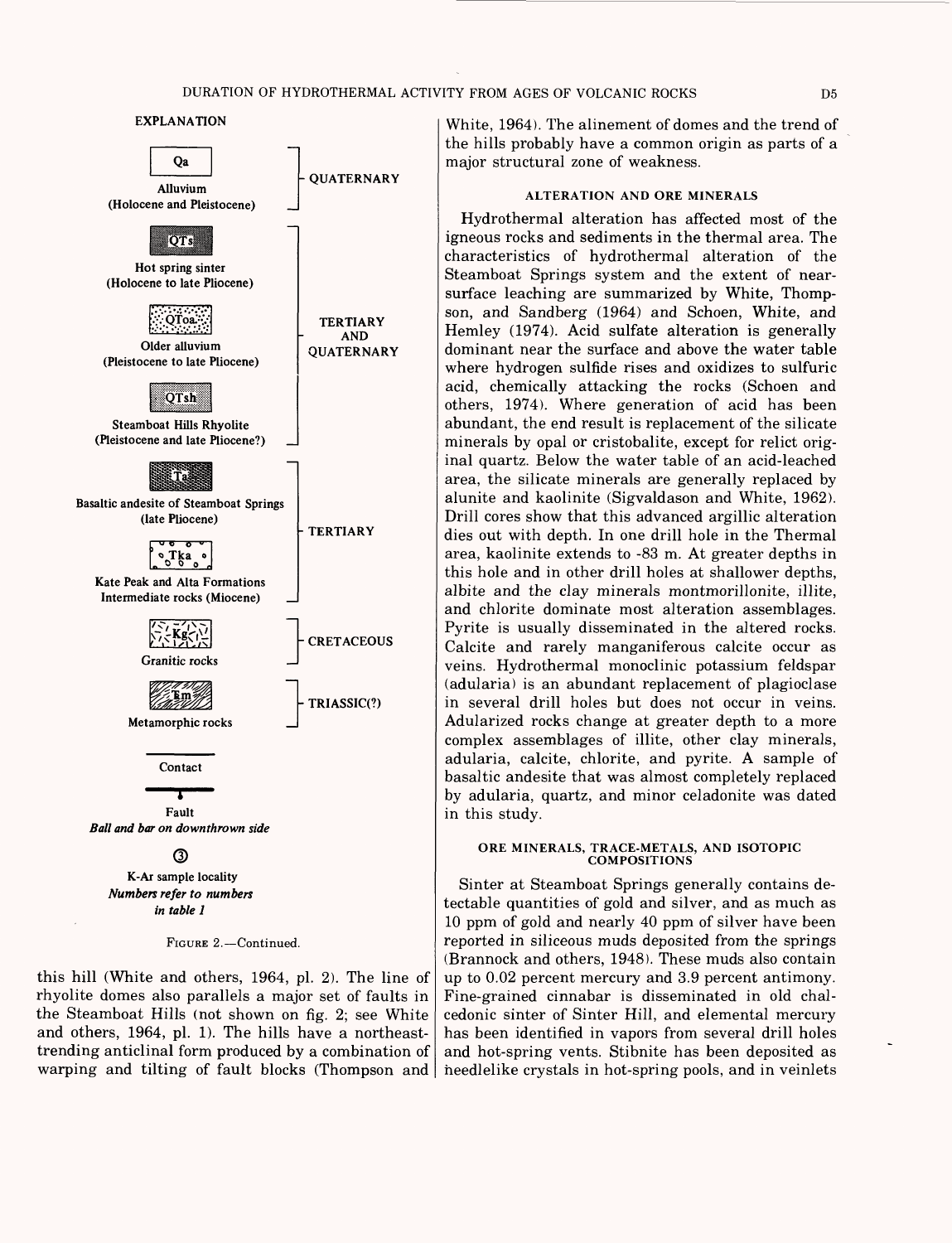and cavities to depths as great as 45 m. Veins of chal cedony, quartz, and calcite up to *2V2* m thick contain *<sup>i</sup>* few rich stringers of pyrargyrite  $(Ag_3SbS_3)$ .

White (1955, 1974) has emphasized the similarity in trace-metal association and alteration mineralogy between hot-spring systems such as Steamboat Springs and epithermal gold-silver deposits. The veins and alteration assemblages at Steamboat Springs are in distinguishable from those of many vein gold-silver deposits, but as yet no large mass of ore metals o economic grade has been found by deep drilling at Steamboat Springs or in any other active hot-spring system.

Stable isotopes of spring waters indicate an almost exclusively meteoric source for the thermal waters but the data are such that as much as about 10 per cent of magmatic water would not be detectable (White, 1974). The isotope relations show an oxygen shift, or increase in  $\delta^{18}$ O, of 2 to 3 per mil, which is common in high-temperature geothermal waters. The shift results largely from interaction of meteoric water and rock silicates during alteration and, commonly in small part, from boiling (Truesdell and others, 1977). The system is probably recharged from both the Virginia and Carson Ranges, with only minor near-surface dilution from local precipitation. Isotopic studies of the waters and rocks from active hot-spring systems and epithermal ore-depositing systems (Taylor, 1974; O'Neil and Silberman, 1974; and White, 1974) demonstrate that many of these systems have been strongly influenced by water of meteoric origin. Steamboat Springs has isotopic similarities to many high-temperature hydrothermal systems, both active and fossil, elsewhere in the Great Basin and the world. Hence, information on the duration of hydrothermal activity in this presently active system yields valuable limits on the time spans of fossil oredepositing systems.

# **GEOLOGIC LIMITS ON THE TIME SPAN OF HYDROTHERMAL ACTIVITY**

The limits on the time span of activity in the Steamboat Springs systems come largely from the mapped geologic relations of the volcanic and sedimentary rock units (fig. 3) and from radiogenic ages of fresh and altered rocks in and near the thermal area. The youngest sinter deposits are porous opaline silica that is amorphous by X-ray. With increasing depth of burial, consequent higher-than-surface temperatures, and time, opaline sinter is first converted to  $\beta$ -cristobalite, then frequently to  $\alpha$ -cristobalite, and finally to chalcedonic sinter (White and others, 1964). The interrelations of the sinters, the alluvial



FIGURE 3.-Composite stratigraphic relations at Steamboat Springs, Nevada. Constructed from geologic data of White, Thompson, and Sandberg (1964) and Thompson and White (1964).

deposits, and the dated volcanic rocks provide geologic limits on the inferred time span of hydrothermal activity. However, specific ages are not nearly abundant enough to determine whether or not activity was continuous in the area, or if the recognized intervals of nondeposition of sinter at specific sites represent short intervals or major parts of the total time span. Our present interpretations are represented by figure 3, but times of sinter deposition may be greatly exaggerated.

A complex history of erosion alternating with deposition of alluvium and hot-spring sinter throughout the late Tertiary and Quaternary is revealed from surface mapping and subsurface drill-hole data (White and others, 1964). In general, the hot-spring deposits are interpreted as local facies of the sedimentary formations during periods of alluviation; interfingering of alluvium and sinter is largely inferred rather than observed because the few drill holes were sited near the centers of hot-spring activity and sinter deposition, which are usually positive landforms rising above surrounding areas of alluviation. Interpreted elations are best illustrated in sections A-A' and B-B' of plate 2 of White, Thompson, and Sandberg  $(1964)$ .

Indirect evidence indicates that the oldest hotspring deposits antedate the local basaltic andesite flows of the Lousetown Formation (reviewed by White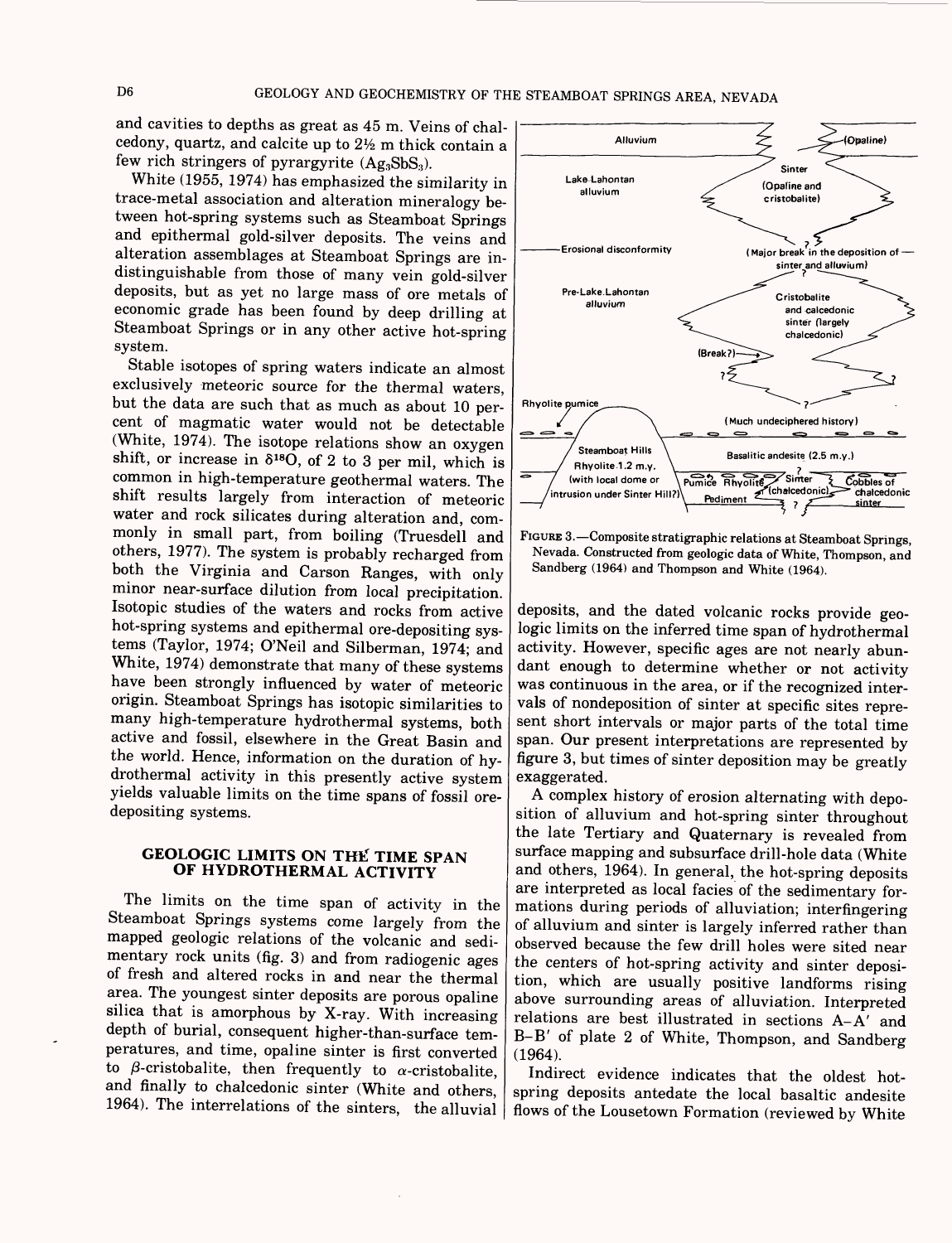and others, 1964, p. B34). Chalcedonized cinnabarbearing sinter in the western part of the thermal area was incorporated in pediment gravels that underlie the basaltic andesite. Thus, basaltic andesite is the most important single stratigraphic unit in establishing the total time span of hydrothermal activity.

Post-Lousetown sinter deposits are thick and extensive and have been mapped by White, Thompson, and Sandberg (1964) as two major units; the older is largely chalcedonic and cristobalitic, and the younger consists of largely of amorphous opal. Each major unit probably consists of an older and a younger part that can be distinguished locally, especially in drill holes, but not throughout the area. The minimum age of the older part of the chalcedonic sinter is established by the radiometric age of hydrothermal potassium feldspar that replaced the underlying basaltic andesite, as discussed in a later section.

The drill-hole data were first interpreted (White and others, 1964) as indicating continuous or nearly continuous activity during much of the Quaternary, especially including the last three glacial periods when alluviation and water tables were at high levels. During periods of deep erosion and low water table, according to this explanation, springs did not always emerge at the surface, but thermal waters continued to circulate below the surface. A second alternative assumes that surface and near-surface activity was not continuous. Perhaps for relatively long periods of time, no water was discharged from the system, even below the surface into surrounding ground. The first alternative was preferred by White, Thompson, and Sandberg (1964), but the span of time indicated by present data is so long and the required quantities of total heat and rare soluble constituents are so large that the hypothesis of continuous activity must be reevaluated.

The rhyolite domes nearby (fig. 2) are next in importance to the basaltic andesite in establishing the time span of activity in the thermal system. A pumiceous rhyolite dome was extruded about 5 km southwest of the thermal area. Three pumiceous domes are from 2 to 5 km to the northeast (Iocs. 3, 4, and 5), fig. 2, and another pumiceous dome is 20 km to the east-southeast (loc. 6, fig. 1). All of these domes are similar in mineralogy, bulk chemistry, abundance of phenocrysts, and degree of erosion, and all were included by Thompson and White (1964) in their Steamboat Hills Rhyolite.

Other domes to the north and northeast (Iocs. 7 and 8, fig. 1) consist of devitrified rhyolite and, locally, perlite. Although they are chemically similar to domes of the Steamboat Hills Rhyolite, their degree of devitrification and erosion and their relations to the

Kate Peak and Coal Valley ("Truckee") Formations indicate that these northern domes are older (Thompson, 1956; Bonham, 1969).

The dome in Steamboat Hills (fig. 2) was extruded into a crater from which pumice and older rock fragments had been ejected; this dome is also capped by the eroded remnants of a small crater from which some pumice was erupted. Pumice fragments tentatively correlated with the earlier pyroclastic eruption are locally abundant in pediment gravels beneath flows of the basaltic andesite (Thompson and White, 1964; White and others, 1964), and pumice lapilli correlated with the last explosion are widely but sparsely scattered over the surface of the same flows. Thus, the basaltic andesite flows and the rhyolite domes had been considered almost contemporaneous in age. This conclusion now requires modification on the basis of potassium-argon dates.

#### **POTASSIUM-ARGON AGES**

#### **SAMPLES**

Samples from most of the pumiceous rhyolite domes in the region were collected for dating. The rocks consist of small crystals of sanidine, sodic plagioclase, quartz, sparse biotite flakes, and spherulitic crystallites in a pumiceous glassy matrix. The rhyolites of Mustang dome (No. 7, fig. 1) and the Washington Hill dome (No. 8, fig. 1) are much denser than the pumiceous rhyolites (probably because the pumiceous mantle was eroded) and consist of small phenocrysts of plagioclase and spherulites in a devitrified groundmass. Sparse small biotite crystals occur in the Washington Hill dome, and vesicles in the rhyolite of Mustang dome are partly filled with tridymite.

Feldspar mineral separates were prepared from all the rhyolite samples. A biotite separate was also obtained from the Washington Hill dome, and obsidian samples were collected from the domes on the flanks of the Virginia Range (Nos. 5 and 6, figs. 1 and 2).

The basaltic andesite contains abundant plagioclase, common olivine and ilmenite, and very sparse pyroxene phenocrysts, and a few partly resorbed quartz crystals. The largest plagioclase phenocrysts commonly contain cores or intermediate zones showing rounded resorption boundaries and a distinctive grained texture (White and others, 1964, p. B36- B37) that is recognizable even in rocks completely replaced by opal or by hydrothermal potassium feldspar. Groundmass feldspar is cloudy with inclusions and consists of at least two species, one of which is anorthoclase overgrowths on plagioclase crystals. The anorthoclase may grade into sanidine in the groundmass (Schoen and White, 1967). Feldspar separates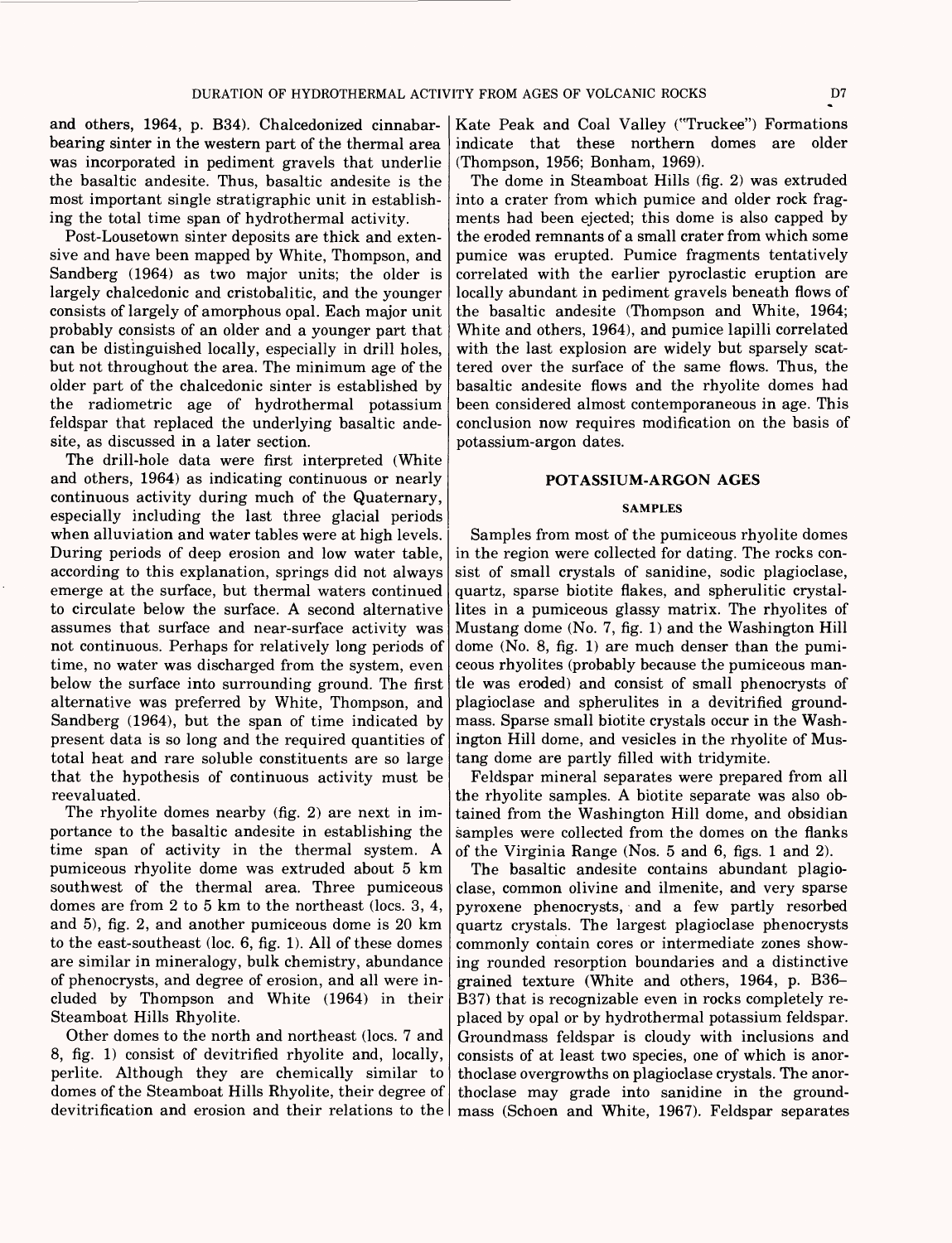of different densities were prepared from the basaltic andesite by techniques described at the end of this report, and a whole-rock sample was also prepared for dating. A sample of altered basaltic andesite from a depth of 30 m in GS-6 drillhole (loc. 2, fig. 2), almost completely replaced by potassium feldspar with minor celadonite and iron oxide after olivine, was also prepared for dating. The altered basaltic andesite, recognizable from its characteristic texture and high  $TiO<sub>2</sub>$  content, was intersected between 28 m and 40 m (cross section  $I-I'$ , pl. 2, White and others, 1964).

#### **BASALTIC ANDESITE**

The indicated ages of the three feldspar separates of the basaltic andesite, which differ in  $K_2O$  content by a factor of 4, agree well at approximately 2.5 m.y. (table 1, loc. 1). The whole-rock age is slightly lower, possibly because argon was lost from the fine-grained interstitial potassium-rich material, a fraction of which is undevitrified glass.

#### **RHYOLITE DOMES**

Ages of feldspars from the pumiceous rhyolite domes near the thermal area all agree within experimental uncertainty at approximately 1.2 m.y. The Sutro dome (loc. 6, fig. 1) has concordant obsidian and plagioclase ages of 1.5 m.y. and thus is slightly older than the other three age-dated domes of the Steamboat Hills Rhyolite (table 1, Iocs. 3-6). Two separate samples of obsidian were collected from the dome at locality 5 (fig. 2). One was an obsidian marble (marekanite) from the top of the dome (sample SR-5A, table 1), and the other was a nonperlitized residual of similar shape collected from a trench cut in perlitic obsidian (941-B). Both yielded ages of 3.0 m.y., in marked disagreement with the sanidine age of 1.2 m.y. from pumiceous rhyolite from the top of the same dome. It is possible that the obsidian marble was ejected during a previous eruption and was carried up to its present location by extrusion of the dome. The age of the other sample, however, cannot be explained by this process. Close agreement of the ages of feldspars from all of the domes in the vicinity of the thermal area suggests that those domes were extruded at approximately the same time.

Three possible explanations could account for the discordance. The first is that the obsidian age represents the true age of extrusion (and cooling) of this dome, and that the feldspar age has been reset through argon loss during a later thermal episode. A thermal event of this magnitude that could affect the feldspar phenocrysts of undevitrified obsidian erupted at the surface, without affecting the argon content of the obsidian, seems highly improbable.

A second possible explanation entails the presence of extraneous argon-40 in the obsidian sample. If argon incorporated from the environment was present in the rhyolite magma (Damon and others, 1967), it is possible that rapid cooling, indicated by the presence of the obsidian, did not permit outgassing or loss of this argon.

Experimental studies by Fyfe, Lanphere, and Dalrymple (1969) have demonstrated that argon is soluble in hydrous granitic melts and that a significant quantity of it is retained in the glass resulting from quenching these melts. Anomalously old ages, attributed to the presence of extraneous argon-40, have been reported from nonhydrated volcanic glass from a vitrophyre in welded ash-flow tuff in southern Nevada (Marvin and others, 1970); the amount of excess argon-40 necessary to explain the discrepancy of this example is on the order of 0.5 to  $1 \times 10^{-11}$  mole/g. If extraneous argon-40 in the glass accounts for the discordance between the sanidine and obsidian ages of the Truckee Meadows dome, approximately  $1.3 \times 10^{-11}$ mole/g of extraneous argon must be present, an amount approximately twice that reported by Marvin, Mehnert, and Noble (1970). The environment of generation of the magmas was probably similar as well. Both were rhyolitic and presumably resided in, and were erupted from, shallow levels in the crust.

A problem with this explanation is the low volatile content, expressed by  $H<sub>2</sub>O$  in the obsidians from this dome. An obsidian marble (marekanite) collected from the dome had a content of only 0.25 percent  $H_2O$  (D. E. White, unpub. data). Friedman and Smith (1960) indicate that the best explanation for the low H<sub>2</sub>O contents of nonperlitic glassy obsidian is loss of water during and before extrusion, which presumably would be accompanied by exsolution of other volatiles, including argon. However, in the experimental study by Fyfe, Lanphere, and Dalrymple (1969), in which granitic compositions with added water contents between 0 and 37 percent were melted in a closed system and then quenched, the amount of argon remaining in the melt after quenching was roughly in inverse proportion to the water content, being controlled by its partial pressure relation to H<sub>2</sub>O pressure. However, the emplacement of rhyolite domes at surface pressure is an open system (as evidenced by the generation of pumiceous mantles), so that the experimental work is not directly applicable to the natural extrusion of the rhyolite dome. There is evidence, however, of extraneous argon in nonhydrated glass from both field and experimental work, and this explanation for the apparently discordant ages should be considered.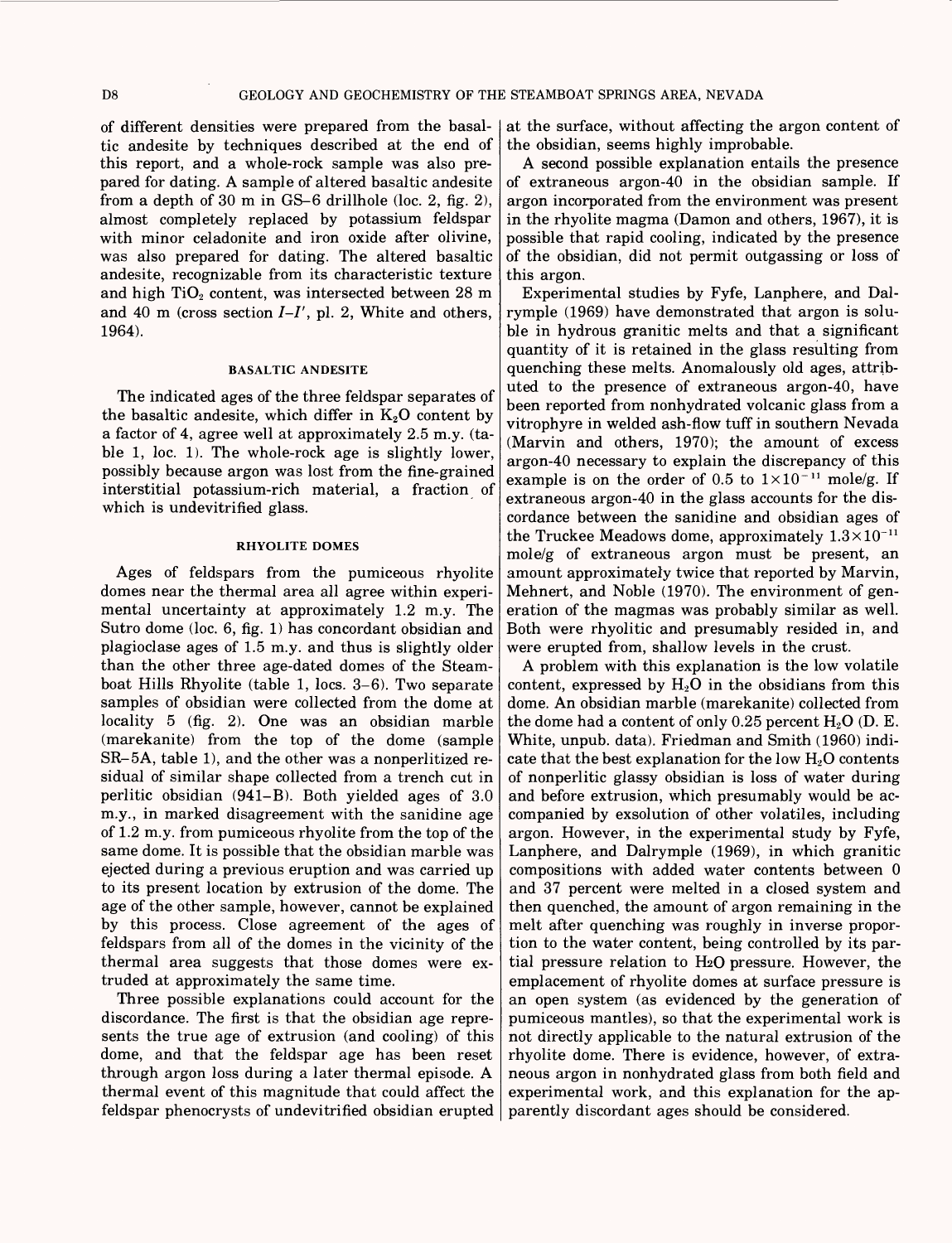| Location<br>No.    | Sample<br>No. | Rock and<br>locality                                                              | Mineral                                             | $K_2O$<br>$(percent)^{1}$    | Ar <sup>#</sup> '(rad)<br>$(\text{mole/g})$<br>$\times$ 10 <sup>-11</sup> ) <sup>2</sup> | $Ar^{*0}$ (rad)/<br>$Ar^{40}$ (total) | Age <sup>3</sup><br>(million<br>years) |
|--------------------|---------------|-----------------------------------------------------------------------------------|-----------------------------------------------------|------------------------------|------------------------------------------------------------------------------------------|---------------------------------------|----------------------------------------|
| 1                  | $128 - 0$ A   | Basaltic andesite, Steam-<br>boat Hills.                                          | Whole $rock$ $\overline{\phantom{a}}$               | 2.25<br>2.27                 | 0.717                                                                                    | 0.30                                  | $2.15 \pm 0.10$                        |
|                    | $128-0$ B     |                                                                                   | Plagioclase,<br>$\mathrm{An}_{58-62}.$              | .845<br>.837                 | .314                                                                                     | .17                                   | $2.52 \pm 0.19$                        |
|                    | $128-0$ D     |                                                                                   | Alkali<br>feldspar and<br>plagioclase.              | 2.68<br>2.70                 | 1.014                                                                                    | .27                                   | $2.55 \pm 0.11$                        |
|                    | $128-0$ E     |                                                                                   | Alkali<br>feldspar.                                 | 3.65<br>3.67                 | 1.369                                                                                    | .27                                   | $2.53 \pm 0.10$                        |
| $\mathbf{2}$       | GS-6-100      | Basaltic andesite altered to Whole rock __ 10.07<br>adularia, Steamboat<br>Hills. |                                                     | 10.07<br>9.93<br>9.92        | 1.453<br>1.792                                                                           | .08<br>.06                            | $1.10 \pm 0.11$                        |
| 3                  | $SR-1$        | Rhyolite dome, Steamboat<br>Hills.                                                | Sanidine $\overline{\phantom{a}}$                   | 9.06<br>9.02                 | 1.525                                                                                    | .48                                   | $1.14 \pm 0.05$                        |
| $\overline{\bf 4}$ | $SR-4$        | Rhyolite dome, Truckee<br>Meadows.                                                | $-do$ -------                                       | 10.53<br>10.53               | 1.893                                                                                    | .33                                   | $1.21 \pm 0.06$                        |
| 5                  | $SR-5$        | <u> 1999 - Frances Barbara, marg</u><br>$-do$                                     | $-$ do $-$ ------- 10.53                            | 10.54                        | 1.801                                                                                    | .51                                   | $1.16 \pm 0.05$                        |
|                    | $SR-5A$       |                                                                                   | Obsidian $\overline{\phantom{a}1}$<br>Whole rock __ | 4.40<br>4.38<br>4.96<br>4.97 | 2.094                                                                                    | .78                                   | $3.03 \pm 0.12$                        |
|                    | 941-B         |                                                                                   | $-do$ --------                                      | 4.85<br>4.80<br>4.63<br>4.63 | 2.074<br>2.078                                                                           | .45<br>.61                            | $2.97 \pm 0.09$                        |
| 6                  | $SR-3$        | Sutro rhyolite dome,<br>Virginia Range.                                           | Alkali<br>feldspar.                                 | 2.27<br>2.24                 | .502                                                                                     | .14                                   | $1.51 \pm 0.22$                        |
|                    | $SR-3A$       |                                                                                   | $\sim$ $\sim$ $\sim$ $\sim$                         | 4.43<br>4.29<br>4.58<br>4.38 | .987                                                                                     | .27                                   | $1.51 \pm 0.06$                        |
| 7                  | $MR-2$        | Mustang rhyolite dome,<br>northeast of Reno.                                      | Plagioclase __                                      | 1.039<br>1.039               | 1.261                                                                                    | .34                                   | $8.2 \pm 0.3$                          |
| 8                  | $C-3$         | Rhyolite dome, Washington Biotite<br>Hill.                                        |                                                     | 7.69<br>7.72                 | 12.75<br>12.22                                                                           | .34<br>.43                            | $10.9 \pm 0.3$                         |
|                    | $C-3A$        | $---------$ Plagioclase<br>$-do$                                                  |                                                     | .812<br>.813                 | 1.168                                                                                    | .42                                   | $9.7 \pm 0.3$                          |

TABLE 1. *Analytical data and radiometric ages for volcanic rocks from the Steamboat Springs area*

<sup>1</sup>Potassium was analyzed using a lithium metaborate fusion flame photometry technique with the lithium serving as an internal standard (Ingamells, 1970); mineral standards used for calibration. Analytical uncertainty is

3Analytical uncertainty estimated at one standard deviation; includes uncertainties in measurement of argon and potassium.

Another problem with this explanation is the concordance in age of alkali feldspar and obsidian from the Sutro dome (loc. 6, fig. 1). The obsidian in this sample was collected from rhyolite breccia, including obsidian fragments, from the west flank of the dome. The obsidian at this locality has no extraneous argon relative to the feldspar. The obsidian does contain a higher proportion of crystallites and may have lost most or all or its volatiles, perhaps owing to slightly slower cooling than the sample from locality 5, which has few crystallites and consists mostly of glass.

The third explanation, favored by White, is that the dome at locality 5 actually includes rhyolite of two different ages, with the analytically determined ages being approximately correct. Although we have not recognized petrographic or other evidence for distinguishing two mappable units in this dome, the age

data are consistent with the geologic evidence for two distinct extrusive events, thus accounting for rhyolitic pumice both above and below the 2.5-m.y. basaltic andesite. Within the geologic framework, this explanation is the most easily acceptable one.

The Mustang dome (loc. 7, fig.l) yielded an 8.2-m.y. age from plagioclase. This dome was considered partly correlative in age with the Coal Valley ("Truckee") Formation of late Miocene to middle Pliocene age, because it and similar rhyolites intrude the lower part of the formation, and debris from the domes is incorporated in clastic sediments of the upper part (Bonham, 1969). The 8.2-m.y. age places this rhyolite in the late Miocene according to the time scale of Berggren (1972), although the age is Pliocene according to the time scale used by Bonham (1969).

The rhyolite dome at Washington Hill (loc. 8, fig. 1)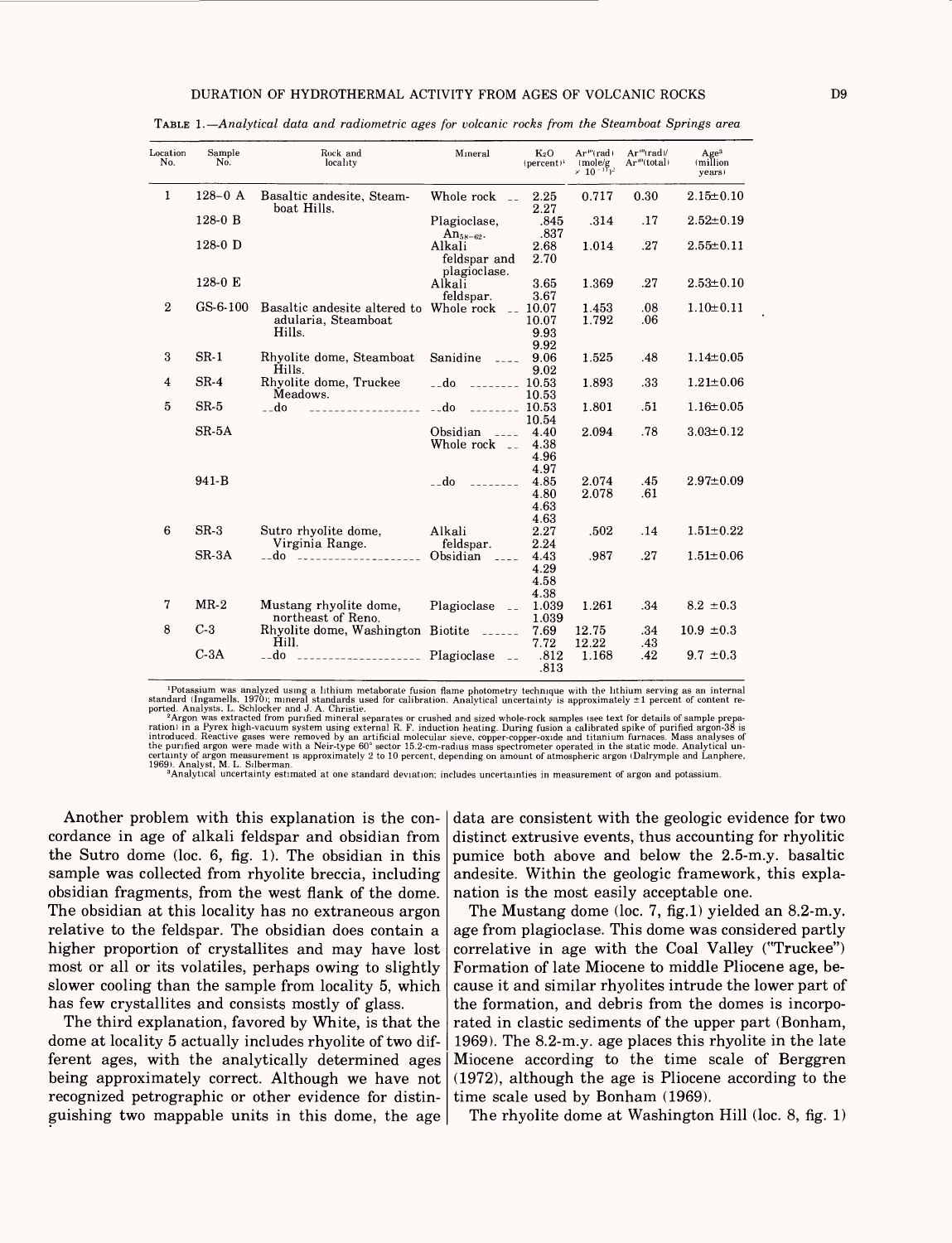yielded ages of  $10.9 \pm 0.3$  m.y. (biotite) and  $9.7 \pm 0.3$ m.y. (plagioclase). These ages suggest that this dome is also late Miocene. Thompson and White (1964) interpreted this rhyolite as contemporaneous with the upper part of their Truckee Formation (Coal Valley Formation of Bonham, 1969). The Coal Valley ("Truckee") overlies and intertongues with the upper part of the Kate Peak Formation (Thompson and White, 1964), from which a potassium-argon age of  $12.4\pm0.2$  m.y. was reported (Silberman and McKee, 1972). The radiometric ages of these domes are in agreement with their stratigraphic relations.

#### **ALTERED BASALTIC ANDESITE**

The altered basaltic andesite from drill hole GS-6 (loc. 2, fig. 2; Schoen and White, 1967) was dated as a whole-rock sample. The rock is almost completely replaced by potassium feldspar with some quartz, and minor celadonite, illite, montmorillonite, iron oxides, and sulfides. Temperatures measured as drilling progressed indicate a present temperature of about 53°C at the sample depth, which is too low to drive argon from the feldspar. However, temperatures are certain to have been much higher in the past, when Sinter Hill was an active sinter-depositing part of the whole system. If we assume that about 15 m of sinter has been eroded and that former temperatures and pressures had adjusted to the then-existing reference boilingtemperature curve, sample GS-6-100 was altered at a temperature near 150°C. Still higher temperatures may have been caused by a shallow rhyolitic intrusion under Sinter Hill (White and others, 1964). These possibilities suggest that the indicated age of 1.1 m.y. for the hydrothermal alteration of this sample may be a minimum figure.

#### **INTERPRETATION**

The radiometric ages and the geologic evidence indicate that thermal spring activity has occurred over a time span of about 3 m.y., in part predating the 2.5 m.y. basaltic andesite (fig. 3). Rhyolitic tephra also predates the basaltic andesite, perhaps correlating with the enigmatic potassium-argon ages of about 3.0 m.y. obtained from the two obsidian samples of the dome at locality 5.

A number of small pumiceous rhyolite domes were extruded in the region from 1.2 to 1.5 m.y. ago, and these domes show clear relations to the thermal activity. The thermal area occurs on a northeast-trending line that connects the four domes of Steamboat Hills and Truckee Meadows; vertical uplift under Sinter Hill is likely to have been caused by a shallow intrusion correlative with these domes; and the age of hy-

drothermal alteration of basaltic andesite (1.1 m.y.) also suggests approximate contemporaneity.

A second cluster of domes near the Truckee River 12-20 km northeast of Steamboat Springs yields considerably greater ages, from 8 to 10 m.y. These domes are not related to the Steamboat thermal system and, instead, are probably late stages of the volcanism associated with generation of the Kate Peak Formation and the epithermal silver-gold deposits of the Comstock lode.

#### **IMPLICATIONS OF THE AGE OF THE STEAMBOAT SPRINGS THERMAL SYSTEM**

White (1968, p. C102) estimated that a magma chamber of at least 100 km3 underlying the Steamboat Springs area must have cooled and crystallized to maintain the hydrothermal system at its present rate of activity for 100,000 years. The total time span from earliest activity to the present, in the light of our new age data, is about 30 times more than had been assumed. If heat was supplied at a constant rate over this span of time (a doubtful assumption), a batholithic volume of 3,000 km<sup>3</sup> is required.

Smith and Shaw (1975) estimated the volume of the magma chamber below the Steamboat Springs thermal system as between 45 and 180 km<sup>3</sup>, with a best estimate of 90 km<sup>3</sup>. Their estimate is based on a model that relates volume of chamber to surface distribution of exposed silicic volcanic rocks. R. L. Smith (oral commun., 1975) recognizes the inconsistencies between the two sets of estimates and suggests that a large magma chamber may underlie the area but at great depth, with abnormally low representation by extruded rhyolite. The Steamboat Springs system plots in the "low geothermal potential" field of their age-volume diagram (Smith and Shaw, 1975, p. 74). Smith and Shaw assumed an age of 1.2 m.y. rather than 3 m.y. as the time span of the system, but this makes little difference in the position of the point on their plot. An assumed volume of 3,000 km3 makes the Steamboat Springs system much more consistent with other magma-sustained geothermal systems.

Many large volcanic systems are now known to have complex histories that may span as much as 8 to 10 m.y., with the silicic events generally occurring late in this history and involving two or more cycles of ash-flow tuff eruptions and caldera collapse. The Yellowstone Park volcanic system of Wyoming has undergone three such cycles, with culminations occurring 2.0, 1.2, and 0.6 m.y. ago (Christiansen and Blank, 1972). The Valles Caldera of New Mexico had two major events 1.4 and 1.0 m.y. ago (Doell and others, 1968). These clear indications of major pulses of rhyolitic magma suggest that the magma source for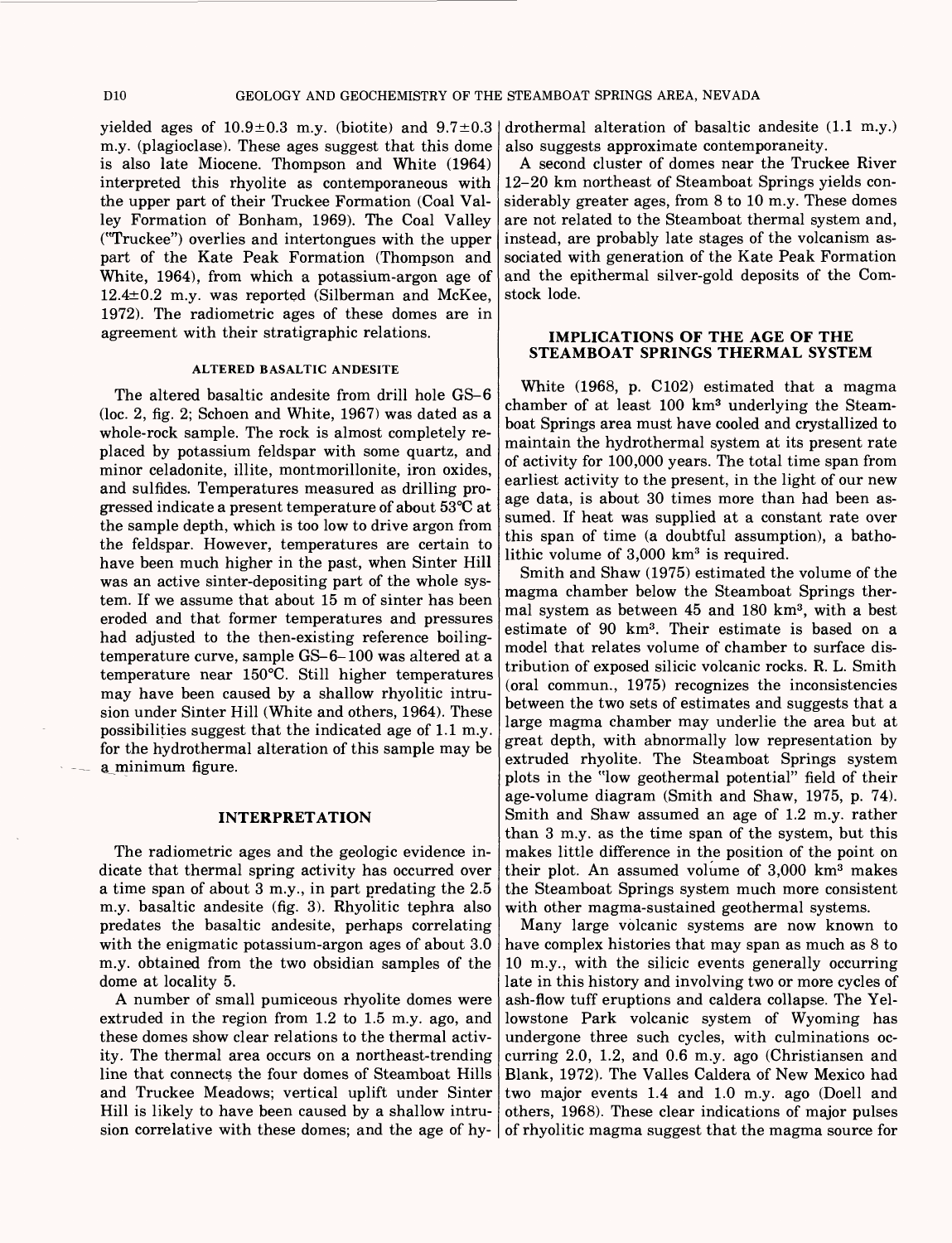the Steamboat thermal system has also had major pulses. An assumption of a steady state for as much as 3 m.y. should now be questioned seriously.

Smith and Shaw (1975) developed another principle that implies variability, the "shadow-zone" concept for utilizing basaltic volcanism to indicate the physical state and crude dimensions of an underlying silicic chamber. Briefly stated, this concept assumes that basalt from the mantle can be erupted outside of and contemporaneously with a molten silicic magma chamber, but that basalt cannot be erupted through silicic molten magma without mixing. A very important corollary is that if basalt is erupted through a silicic magma chamber, the chamber must have been sufficiently crystallized and cooled to sustain fracturing and formation of a conduit for the basalt. These concepts, as applied to the Steamboat system and in view of our age data, indicate the presence of a molten rhyolitic magma chamber of unknown volume and distribution about 3 m.y. ago. This silicic chamber could not have maintained the same dimensions in a molten state 2.5 m.y. ago, when flows of the basaltic andesite were erupted only  $1\frac{1}{2}$  km southwest of the thermal area (Thompson and White, 1964). In contrast, a single molten silicic chamber probably did develop under Steamboat Hills and adjacent parts of Truckee Meadows and central Virginia Range roughly 1 to 1.5 m.y. ago, engulfing the channels of the earlier basaltic andesite.

Approximately steady-state discharge of heat and dissolved constituents was favored by White (1968, p. C1) for  $10,000$  or even  $100,000$  years: "During periods of deep erosion and low water table, springs did not always emerge at the surface, but for at least parts of these periods thermal waters continued to circulate below the surface\*\*\*." Now, in view of the indicated long time span of perhaps 3 m.y., we must suspect that periods of surface discharge and sinter deposition alternated with periods of no activity, as indicated in figure 3.

#### **STEAMBOAT SPRINGS AS RELATED TO OTHER THERMAL SYSTEMS AND HYDROTHERMAL ORE DEPOSITS**

It is useful to compare the age of hydrothermal activity of the Steamboat Springs thermal system with other hydrothermal systems, both active and fossil. The similarities of ore-forming systems and active thermal spring systems indicate that their timespans may also be comparable. Table 2 lists the estimated timespans of thermal spring systems (perhaps including major interruptions) and epithermal ore-depositing systems. It is difficult to determine accurately the timespan of hydrothermal systems unless isotopic dating studies are made for that specific pur-

pose. The best information on both fossil and active systems comes from the isotopic ages of alteration and vein minerals, as interpreted by geologic relations. In most places, such minerals are either not dated or dating is inadequate to estimate the timespan and continuity. Generally, geochronological studies in thermal areas emphasize the volcanic history. It is then necessary to estimate the age of hydrothermal activity from the available data. These ages were estimated for several of the systems listed in table 2 using geologic and stratigraphic relations of sinter deposits, or sediments and sedimentary rocks that have sinter associated with them, that are bracketed by or interbedded with volcanic rocks of known age. In many cases, the ages can be estimated with some precision.

According to Renner, White, and Williams (1975), most deeply eroded volcanic systems are associated with extensive hydrothermal alteration, and most of this alteration involves high proportions of meteoric water. Smith and Bailey (1968, p. 642) state that hot springs and solfataras are probably active throughout most cauldron cycles, especially during the late stages of each cycle. The hydrothermal stage may overlap all others, but it becomes uniquely characteristic only after the major eruptions have ceased, when it constitutes the terminal phase of waning volcanic activity. The few available potassium-argon ages from epithermal ore deposits (table 2) show that hydrothermal alteration and mineralization start near but not quite at the end stages of volcanic activity and generally continue for some time after the end of the volcanism (Silberman and others, 1972; Ashley and Silberman, 1976).

In many calderas, a caldera lake forms after collapse. During subsequent resurgent doming and ringfracture volcanism, the late volcanic rocks are commonly hydrothermally altered, with the lake water as an obvious immediate source of the alteration fluid. If other evidence is lacking, the ages of volcanic rocks associated with resurgent doming or ring-fracture volcanism are used to estimate the lifespan of the hydrothermal alteration reported in table 2. This method of estimating the age of hydrothermal activity is not considered as reliable as the others discussed above.

These data show that timespans on the order of 0.1 to 1.5 m.y. have been recorded for thermal spring activity. Steamboat Springs, with an indicated timespan of about 3 m.y., may represent an upper limit for thermal springs that are still active. For the fossil systems, the ages are probably minimum estimates because it is not always possible to determine the earliest and latest phases of alteration or veining.

The results of the long-lived hydrothermal activity at Steamboat Springs, and the shorter but still relatively long activity indicated for some other active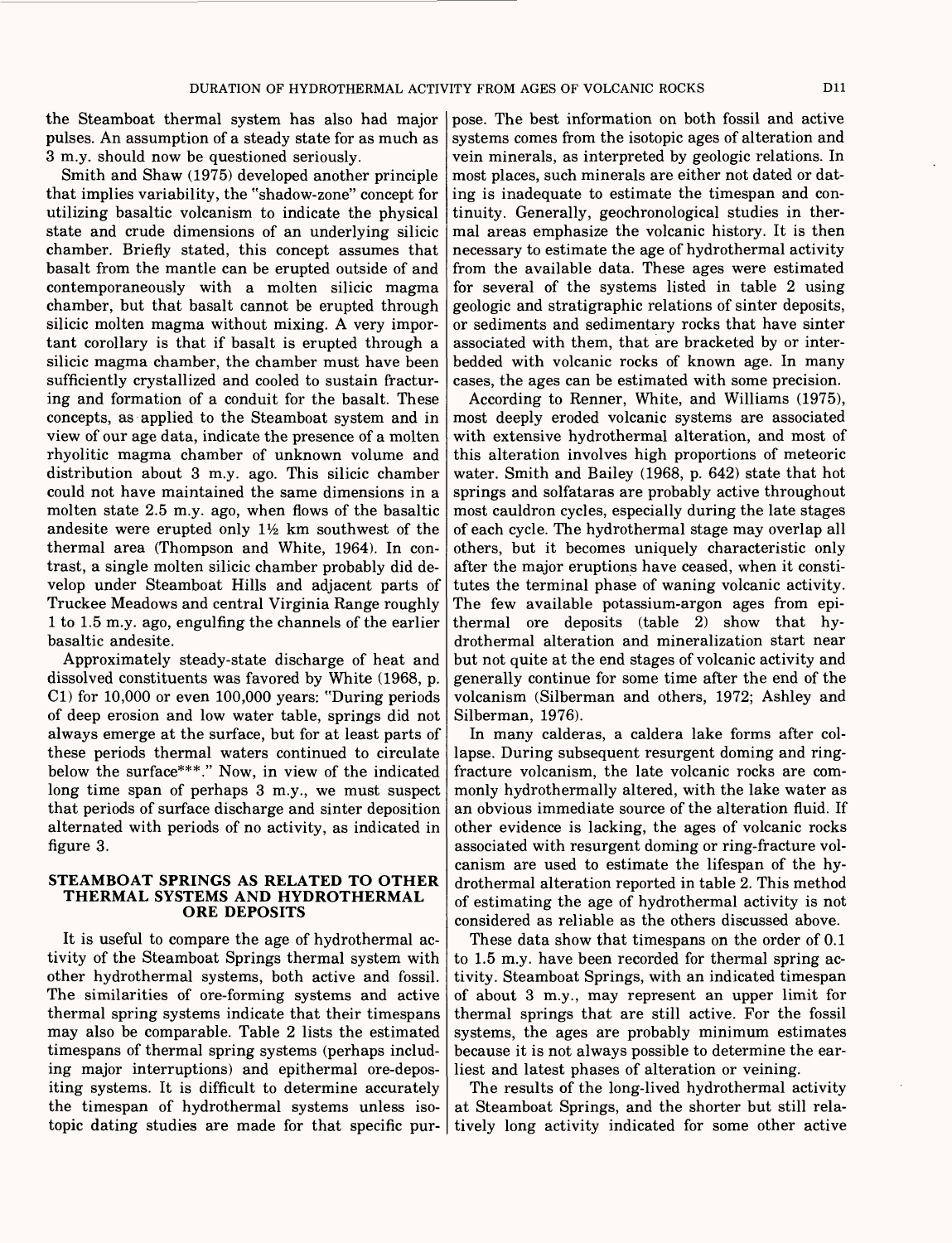| Locality<br>(active systems)                                 | Timespan                                                                                                                            | Evidence                                                                                                                                                                                                                                         | References                                                                                                              |
|--------------------------------------------------------------|-------------------------------------------------------------------------------------------------------------------------------------|--------------------------------------------------------------------------------------------------------------------------------------------------------------------------------------------------------------------------------------------------|-------------------------------------------------------------------------------------------------------------------------|
| Valles Caldera,<br>N. Mex.                                   | 1.2 m.y. to present<br>(probably not contin-<br>uous, with present<br>geothermal system<br>active perhaps<br>$100,000 \text{ yr}$ . | Altered postcaldera rhyolite Smith and Bailey<br>domes, possibly erupted<br>into a 1.2-m.y. caldera<br>lake. Later ring fracture<br>domes erupted between 1.1<br>and 0.4 m.y. are not al-<br>tered; present active sys-<br>tem probably younger. | $(1968)$ , Doell and<br>others (1968).                                                                                  |
| Long Valley, Calif __                                        | Maximum intensity<br>$\sim$ 0.3 m.y. ago, per-<br>haps intermittent to<br>present.                                                  | Altered lacustrine sediments Bailey and others<br>interbedded with dated<br>rhyolite.                                                                                                                                                            | (1976, p. 741).                                                                                                         |
| Steamboat Springs,<br>Nev.                                   | $\sim$ 3 m.y. to present<br>(probably intermit-<br>tent).                                                                           | Sinter older and younger<br>than dated basaltic ande-<br>site, 2.5 m.y.                                                                                                                                                                          | This work.                                                                                                              |
| Yellowstone Canyon<br>hydrothermal sys-<br>tem, Wyoming.     | Perhaps 0.6 m.y. to<br>present.                                                                                                     | Chalcedonic sinter associ-<br>ated with lake sediments<br>older than 0.266 m.y.<br>pumice and less than 0.6<br>m.y. rhyolite flow.                                                                                                               | Richmond (1976,<br>p. 8); R. L. Chris-<br>tiansen (written<br>commun., 1975).                                           |
| The Geysers, Calif $\sim$ >57,000 yr to                      | present.                                                                                                                            | Calculated minimum time<br>required to account for<br>stored heat, assuming<br>present heat flow.                                                                                                                                                | D. E. White (unpub.<br>data, 1975).                                                                                     |
| Sulphur Bank mine.<br>Clear Lake, Calif.                     | $\sim$ 27,000 yr to<br>present.                                                                                                     | Nearly continuous sequence John D. Sims (written<br>of Hg anomalies in $^{14}C$ -<br>controlled lacustrine sedi-<br>ments 3 km offshore from<br>mine.                                                                                            | commun., 1977).                                                                                                         |
| Wairakei, New<br>Zealand.                                    | $\sim$ 0.5 m.y. to present $\sim$ Hydrothermal eruption                                                                             | debris in Huka Falls For-<br>mation; approximate age,<br>not reliably controlled.                                                                                                                                                                | Grindley (1965, p. 85–<br>$87, 0.5$ m.y.); 0.3<br>m.y. now considered<br>more probable (writ-<br>ten commun., $1976$ ). |
| Orakeikorako, New<br>Zealand.<br>Ore deposits                | $>20,000$ yr to present<br>(perhaps not contin-<br>uous).                                                                           | $14C$ dating of hydrothermal<br>eruption and of 20,000-yr-<br>old tephra overlying old<br>sinter, probably discon-<br>formably.                                                                                                                  | Lloyd $(1972, p. 44)$ ;<br>E. F. Lloyd and<br>E. E. White, unpub.<br>data.                                              |
|                                                              | Bodie, Calif _________ 8.6-7.1 m.y. __________                                                                                      | K-Ar ages of host volcanic<br>rocks and wallrock altera-<br>tion and vein hydrother-<br>mal feldspar in epithermal<br>precious-metal deposit.                                                                                                    | Silberman and others<br>(1972).                                                                                         |
|                                                              |                                                                                                                                     | Goldfield, Nev _______ 21.0–20.0 m.y. ________ K-Ar ages of wallrock altera- Ashley and Silberman<br>tion minerals and hydro-<br>thermal vein alunite in<br>epithermal gold deposit.                                                             | $(1976)$ .                                                                                                              |
| Creede, Colo ________ 24.6 $\pm$ 0.3 m.y. in                 | $26.4 \pm 0.6$ -m.y. vol-<br>canic rocks; probably                                                                                  | K-Ar dating of fresh and al- Bethke and others<br>tered rocks in epithermal<br>base-metal-silver deposit.                                                                                                                                        | (1976).                                                                                                                 |
| Silver City, DeLamar, 15.6 to $15.7 \pm 0.3$ -m.y.<br>Idaho. | discontinuous.<br>rhyolite containing<br>veins 14.8 to<br>$15.2 \pm 0.6$ m.y.                                                       | Vein adularia in epithermal Pansze (1975).<br>gold-silver; veins con-<br>tained in rhyolite.                                                                                                                                                     |                                                                                                                         |
| Tui mine, New<br>Zealand.                                    | $<$ 7 m.y. $>$ 2.6 m.y.; 2.6<br>4.0 m.v. considered<br>most probable.                                                               | K-Ar ages of altered host<br>rocks of epithermal base-<br>metal-silver deposit con-<br>tained in $\sim$ 16 m.y.<br>andesite.                                                                                                                     | Adams and others<br>$(1974)$ .                                                                                          |

TABLE 2. *Timespans of geothermal and ore-forming epithermal systems*

hydrothermal systems, suggest that timespans on the | rhyolite to between 0.25 to 0.1 mm. The sized rock order of 1 to perhaps 3 m.y. commonly may be involved in the formation of epithermal ore deposits.

## **METHODS OF SAMPLE PREPARATION**

Samples of the Steamboat Hills Rhyolite were prepared by crushing, grinding, and sizing quantities of  $|$  made of the separates for structural determination of

material was washed, and feldspar concentrates were prepared by passing the material through a Frantz magnetic separator and heavy liquids. Samples were optically examined with a binocular microscope and then under a petrographic microscope as grain mounts in immersion oils. X-ray diffraction patterns were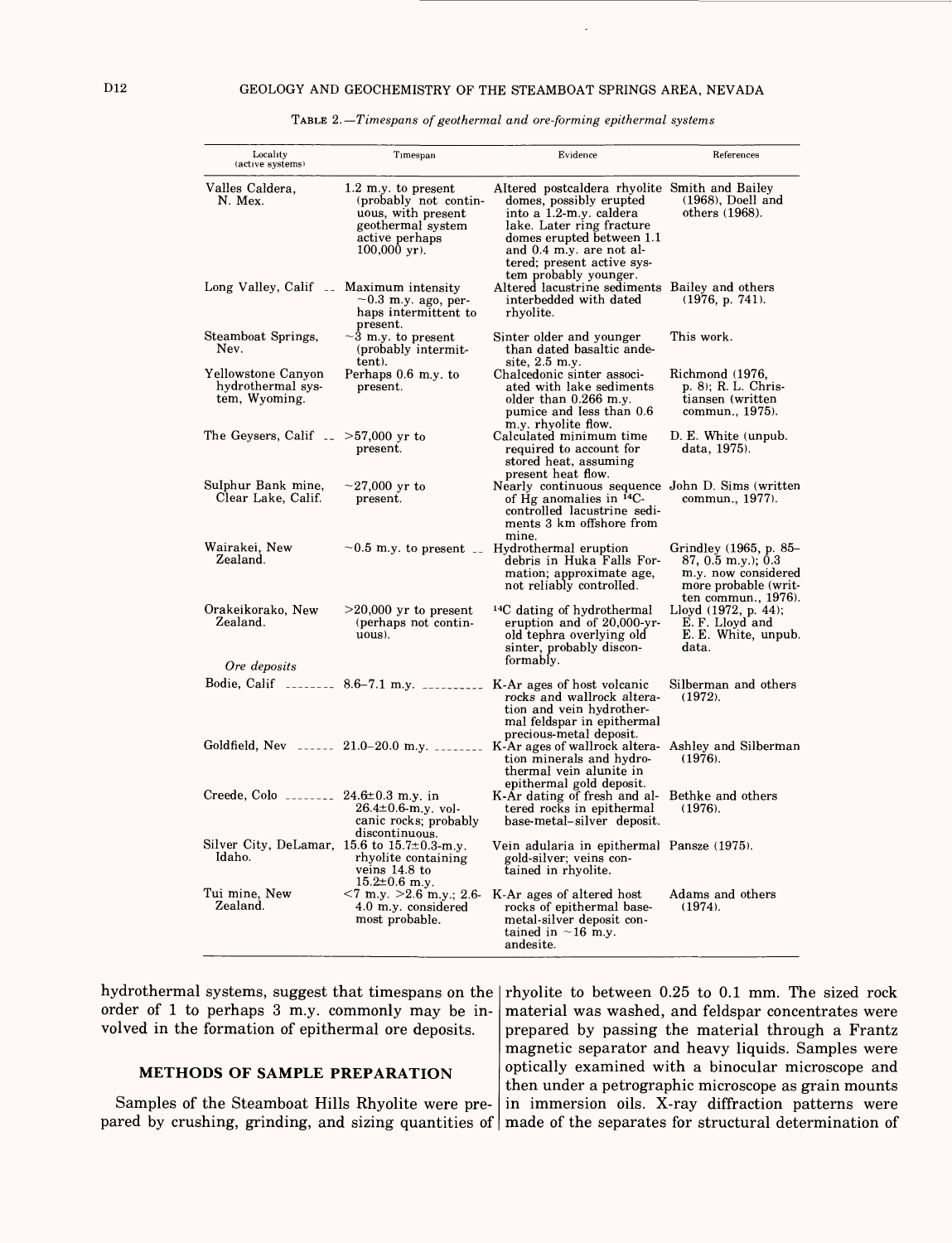the sanidines. The samples were determined to have sanidine structure by the three-reflection method of Wright (1968).

The drill-core sample of altered basalt was prepared by crushing the core segment (about 5 cm long) and sizing to 2 to 4 mm. Splits of this size were crushed using a diamond crusher and ceramic pulverizer to  $-150$  mesh (less than 0.1 mm) and analyzed for potassium. Two splits of the 2- to 4-mm fraction, each of about 10 g, were analyzed for argon.

The fresh basaltic andesite was the critical sample that provided geologic limits on the minium age of hot-spring activity. First, a whole-rock sample was prepared by hand crushing in a steel mortar and sieving to  $-170$  mesh (88  $\mu$ m). This sample was split and analyzed for argon and potassium without further treatment.

Petrographic and X-ray examination indicated several different feldspars: (1) plagioclase phenocrysts with cores of calcic oligoclase  $(An_{26-30})$  with overgrowth of andesine to labradorite  $(An_{42-62})$ , (2) smaller plagioclase phenocrysts that seem to grade into tiny groundmass laths (White and others, 1964, p. B36), and (3) overgrowths of anorthoclase that may grade into (4) fine-grained sanidine in the groundmass (Schoen and White, 1967). All of these varieties contained potassium, which is probably also abundant in the minor interstitial glass, and all of these may differ in their argon-retention characteristics. Thus, feldspar concentrates of different densities were prepared from the basalt.

Each sample was crushed by hand in a steel mortar and sieved to 88-44  $\mu$ m size. The sample was elutriated for 1 minute in a 20-cm-tall beaker of water. The process was repeated until the water was clear of small particles; the settled material was then dried.

Magnetite was removed with a hand magnet. The sample was then passed several times through a Frantz separator at 1.2 amps. The non-magnetic fraction consisted of alkali feldspars and plagioclase. This fraction was then centrifuged in bromoform, diluted to a density of 2.691, to separate the bulk of the plagioclase from the fraction rich in alkali feldspar. The plagioclase was washed and dried, constituting sample 128-0 B, which was dated.

The light fraction was centrifuged in bromoform, diluted with acetone to a density of 2.586, to separate lighter material (largely  $\alpha$ -cristobalite). The heavy concentrate was centrifuged in a series of mixtures of bromoform and acetone of densities 2.663, 2.640, and 2.617, resulting in alkali-feldspar and plagioclase mixtures of density 2.663-2.691 (128-0 C), 2.640- 2.663 (128-0 D), and 2.617-2.640 (128-0 E).

The concentrates represent a series of samples of increasing proportion of alkali feldspar relative to

plagioclase. Samples D and E, along with B (pure plagioclase) were split and analyzed for potassium and argon. The analytical data are included in table 1.

A final, nearly pure concentrate of potassiumfeldspar  $(>95$  percent) with density between 2.586 and 2.617 was also prepared but was insufficient for dating. The slightly younger indicated age of the whole rock is, in our opinion, likely to be due to argon loss from interstitial glass.

#### **REFERENCES CITED**

- Adams, C. J. U., Wodzicki, A., and Weissberg, B. G., 1974, K-Ar dating of hydrothermal alteration at the Tui mine, Te Aroha, New Zealand: New Zeal. Jour. Sci., v. 17, p. 193-199.
- Ashley, R. P., and Silberman, M. L., 1976, Direct dating of mineralization at Goldfield, Nevada, by K-Ar and fission-track methods: Econ. Geology, v. 71, p. 904-924.
- Bailey, R. A., Dalrymple, G. B., and Lanphere, M. A., 1976, Volcanism, structure and geochronology of Long Valley caldera, Mono County, California: Jour. Geophys. Research, v. 81, p. 725-744.
- Berggren, W. A., 1972, A Cenozoic time scale—Some implications for regional geology and paleobiogeography: Lethaia, v. 5, no. 2, p. 195-215.
- Bethke, P. M., Barton, P. B., Jr., Lanphere, M. A., and Steven, T. A., 1976, Environment of ore deposition in the Creede mining district, San Juan Mountains, Colo.; II. Age of mineralization: Econ. Geology, v. 71, p. 1006-1011.
- Bonham, H. F., 1969, Geology and mineral deposits of Washoe and Storey Counties, Nevada: Nevada Bur. Mines Bull. 70, 136 p.
- Brannock, W. W., Fix, P. F., Gianella, V. P., and White, D. E., 1948, Preliminary geochemical results at Steamboat Springs, Nevada: Am. Geophys. Union Trans., v. 39, p. 211-226.
- Christiansen, R. L., and Blank, R. H., Jr., 1972, Volcanic stratigraphy of the Quaternary rhyolite plateau in Yellowstone National Park: U.S. Geol. Survey Prof. Paper 729-B, 18 p.
- Dalrymple, G. B., and Lanphere, M. A., 1969, Potassium-argon dating-Principles, techniques and applications to geochronology: San Francisco, W. H. Freeman, 258 p.
- Damon, P. E., Laughlin, A. W., and Percious, J. K., 1967, Problem of excess argon-40 in volcanic rocks, *in* Symposium on radioactive dating and low level counting: Internat. Atomic Energy Agency, Vienna, 1967, p. 463-481.
- Doell, R. R., Dalrymple, G. B., Smith, R. L., and Bailey, R. A., 1968, Paleomagnetism, potassium-argon ages, and geology of rhyolites and associated rocks of the Valles caldera, New Mexico, *in*  Coats, R. R., Hay, R. L., and Anderson, C. A., eds., Studies in volcanology: Geol. Soc. America Mem. 116, p. 211-248.
- Evernden, J. F., and James, G. T., 1964, Potassium-argon dates and the Tertiary floras of North America: Am. Jour. Sci., v. 262, p. 945-974.
- Friedman, Irving, and Smith, R. L., 1960, A new dating method using obsidian; 1, The development of the method: Am. Antiquity, v. 25, p. 476-493.
- Fyfe, W. S., Lanphere, M. A., and Dalrymple, GB., 1969, Experimental introduction of excess Ar40 into a granitic melt: Contr. Mineralogy Petrology, v. 23, p. 189-193.
- Grindley, G. W., 1965, The geology, structure, and exploitation of the Wairakei geothermal field, Taupo, New Zealand: New Zealand Geol. Survey Bull. 75, 131 p.
- Ingamells, C. O., 1970, Lithium metaborate flux in silicate analyses: Anal. Chim. Acta, v. 52, p. 323-334.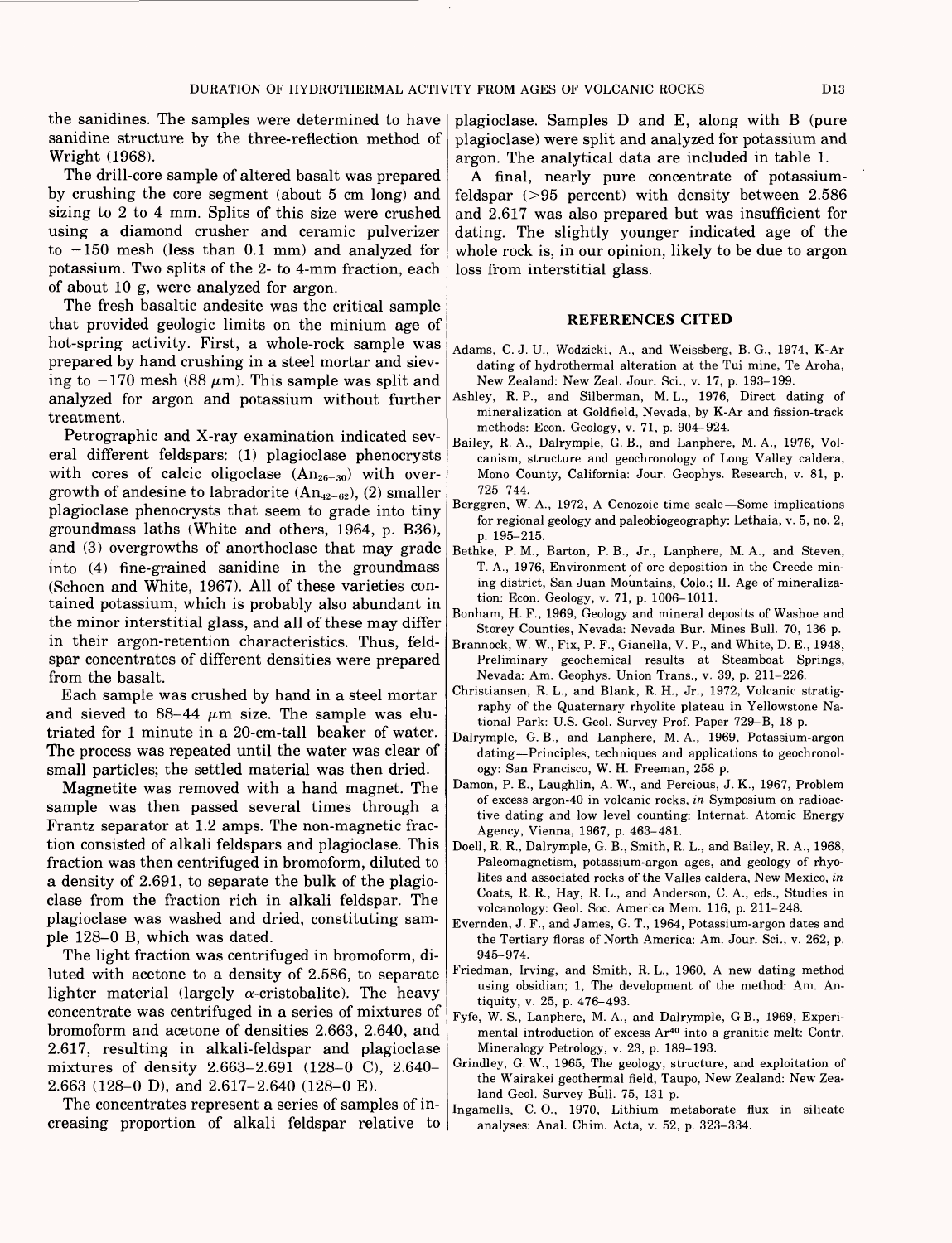- Lloyd, E. F., 1972, Geology and hot springs of Orakeikorako: New Zealand Geol. Survey Bull. 85, 164 p.
- Marvin, R. F., Mehnert, H. H., and Noble, D. C., 1970, Use of Ar36 to evaluate incorporation of air by ash flows: Geol. Soc. America Bull., v. 81, p. 3385-3392.
- O'Neil, J. R., and Silberman, M. L., 1974, Stable isotope relations in epithermal Au-Ag deposits: Econ. Geology, v. 69, p. 902-909.
- Pansze, A. J., Jr., 1975, Geology and ore deposits of the Silver City-DeLamar-Flint region, Owyhee Co., Idaho: Idaho Bur. Mines Geology, Pamph. 161, 79 p.
- Renner, J. L., White, D. E., and Williams, D. L., 1975, Hydrothermal convective systems, *in* White, D. E., and Williams, P. L., eds., Assessment of geothermal resources of the United States 1975: U.S. Geol. Survey Circ. 726, p. 5-57.
- Richmond, G. M., 1976, Surficial geologic history of the Canyon Village quadrangle, Yellowstone National Park, Wyoming, for use with Map 1-652: U.S. Geol. Survey Bull. 1427, 35 p.
- Schoen, Robert, and White, D. E., 1967, Hydrothermal alteration of basaltic andesite and other rocks in drill hole GS-6, Steamboat Springs, Nevada, *in* Geological Survey research, 1967: U.S. . Geol. Survey Prof. Paper 575-B, p. B110-B119.
- Schoen, R. W., White, D. E., and Hemley, J. J., 1974, Argillization by descending acid at Steamboat Springs, Nevada: Clay and Clay Minerals, v. 22, no. 1, p. 1-22.
- Sigvaldason, G. E., and White, D. E., 1962, Hydrothermal alteration in drill holes GS-5 and GS-7, Steamboat Springs, Nevada, *in* Geological Survey research, 1962: U.S. Geol. Survey Prof. Paper 450-D, p. D113-D117.
- Silberman, M. L., Chesterman, C. W., Kleinhampl, F. J., and Gray, C. H., Jr., 1972, K-Ar ages of volcanic rocks and gold-bearing quartz-adularia veins in the Bodie mining district, Mono County, California: Econ. Geology, v. 67, no. 5, p. 597-604.
- Silberman, M. L., and McKee, E. H., 1972, A summary of radiometric age determinations on Tertiary volcanic rocks from Nevada and eastern California-Part II, western Nevada: Isochron/

West, no. 4, p. 7-28.

- Smith, R. L., and Bailey, R. A., 1968, Resurgent cauldrons, *in*  Coats, R. R., Hay, R. L., and Anderson, C. A., eds., Studies in volcanology: Geol. Soc. America Mem. 116, p. 613-662.
- Smith, R. L., and Shaw, H. R., 1975, Igneous related geothermal systems, *in* White, D. E., and Williams, D. L., eds., Assessment of geothermal resources of the United States - 1975: U.S. Geol. Survey Circ. 726, p. 58-83.
- Taylor, H. P., 1974, The application of oxygen and hydrogen isotope studies to problems of hydrothermal alteration and ore deposition: Econ. Geology, v. 69, no. 6, p. 843-883.
- Thompson, G. A., 1956, Geology of the Virginia City quadrangle, Nevada: U.S. Geol. Survey Bull. 1042-C, 77 p.
- Thompson, G. A., and White, D. E., 1964, Regional geology of the Steamboat Springs area, Washoe County, Nevada: U.S. Geol. Survey Prof. Paper 458-A, 52 p.
- Truesdell, A. H., Nathenson, Manuel, and Rye, R. O., 1979, The effects of subsurface boiling and dilution on the isotopic compositions of Yellowstone thermal waters: Jour. Geophys. Research (in press).
- White, D. E., 1955, Thermal springs and epithermal ore deposits: Econ. Geology, 50th Anniv. vol., Pt. I, p. 99-154.
- 1968, Hydrology, activity, and heat flow of the Steamboat Springs thermal system, Washoe County, Nevada: U.S. Geol. Survey Prof. Paper 458-C, 109 p.
- -1974, Diverse origins of hydrothermal ore fluids: Econ. Geology, v. 69, p. 954-973.
- White, D. E., Thompson, G. A., and Sandberg, G. A., 1964, Rocks, structure, and geologic history of Steamboat Springs thermal area, Washoe County, Nevada: U.S. Geol. Survey Prof. Paper 458-B, 63 p.
- Wright, T. L., 1968, X-ray and optical study of alkali feldspar-[Pt.] 2, An X-ray method for determining the composition and structural state from measurement of *26* values for three reflections: Am. Mineralogist, v. 53, nos. 1-2, p. 88-104.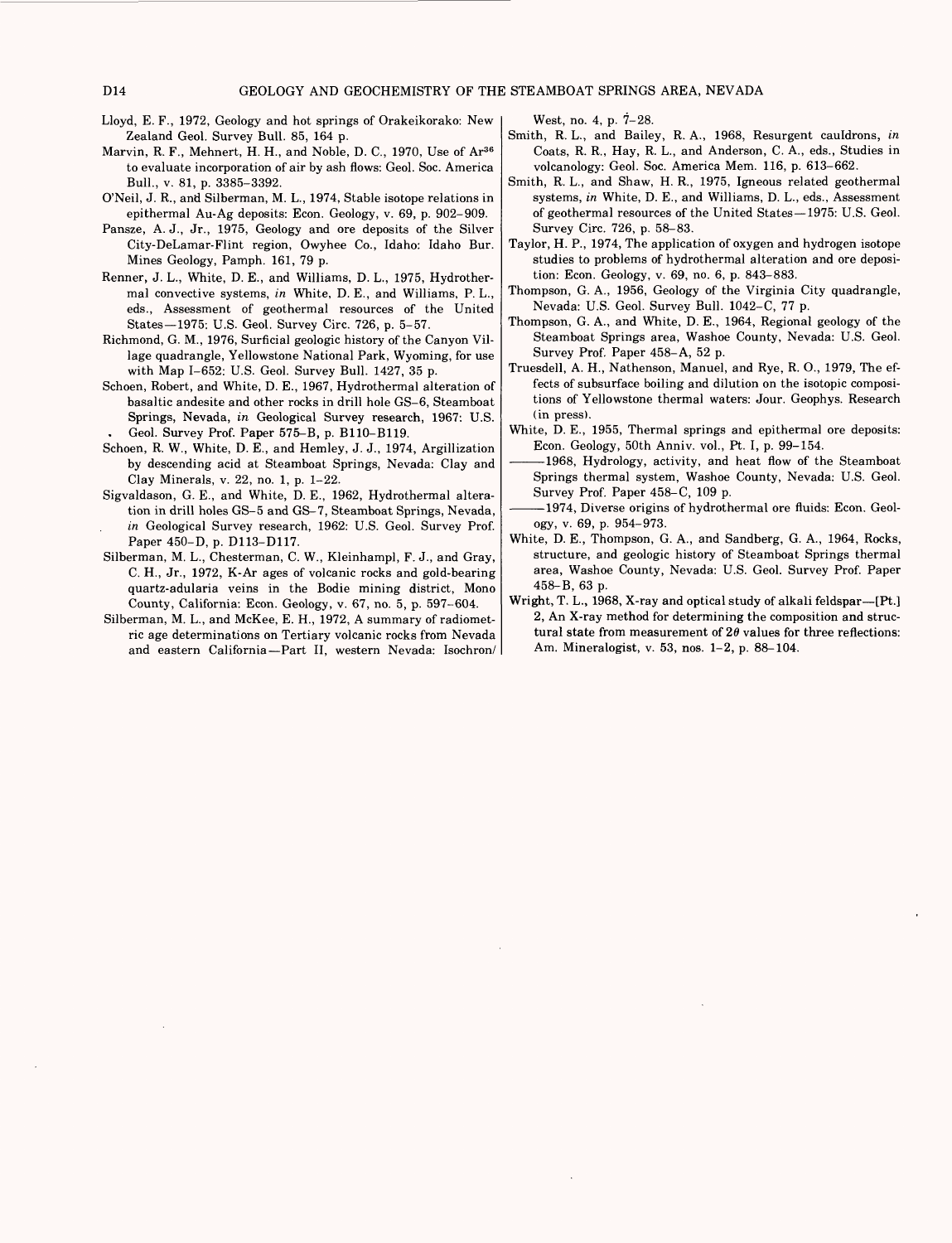$\frac{1}{\sqrt{2}}$ 医水平电压器 医半原子的 医中间的  $\hat{\mathcal{S}}$  $\frac{1}{2}$ 

 $\mathcal{L}^{\text{max}}_{\text{max}}$  and  $\mathcal{L}^{\text{max}}_{\text{max}}$  $\mathcal{L}^{\text{max}}_{\text{max}}$  and  $\mathcal{L}^{\text{max}}_{\text{max}}$  $\label{eq:1} \frac{1}{2} \left( \frac{1}{2} \right)^2 \left( \frac{1}{2} \right)^2 \left( \frac{1}{2} \right)^2$ 

 $\label{eq:2.1} \frac{1}{\sqrt{2}}\left(\frac{1}{\sqrt{2}}\right)^{2} \left(\frac{1}{\sqrt{2}}\right)^{2} \left(\frac{1}{\sqrt{2}}\right)^{2} \left(\frac{1}{\sqrt{2}}\right)^{2} \left(\frac{1}{\sqrt{2}}\right)^{2} \left(\frac{1}{\sqrt{2}}\right)^{2} \left(\frac{1}{\sqrt{2}}\right)^{2} \left(\frac{1}{\sqrt{2}}\right)^{2} \left(\frac{1}{\sqrt{2}}\right)^{2} \left(\frac{1}{\sqrt{2}}\right)^{2} \left(\frac{1}{\sqrt{2}}\right)^{2} \left(\$ 

 $\mathcal{A}^{\mathcal{A}}$